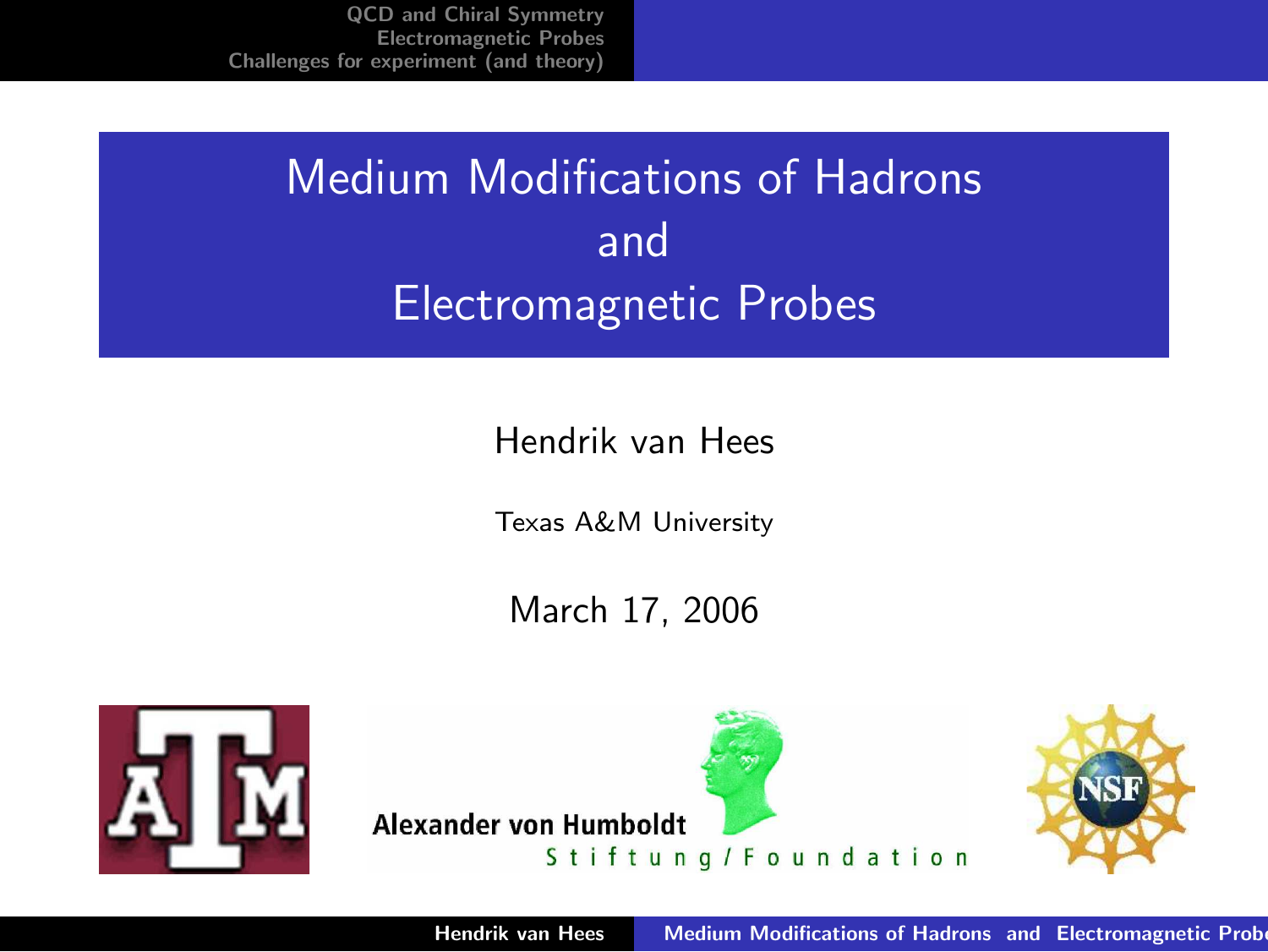### **Outline**

#### [QCD and Chiral Symmetry](#page-2-0)

[Electromagnetic Probes](#page-8-0)

#### [Challenges for experiment \(and theory\)](#page-35-0)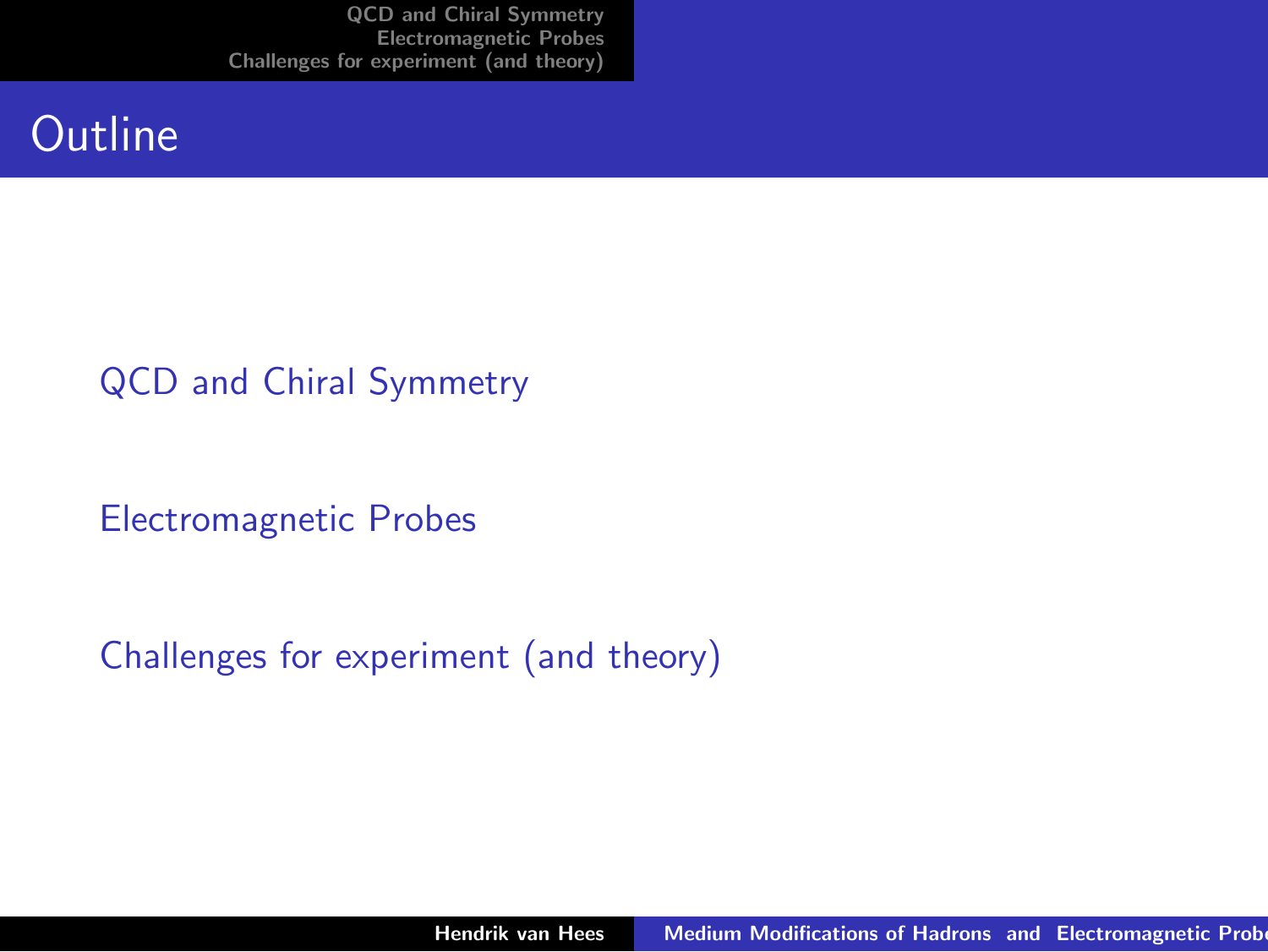# QCD and ("accidental") Symmetries

 $\blacktriangleright$  Theory for strong interactions: QCD

<span id="page-2-0"></span>
$$
\mathcal{L}_{\text{QCD}} = -\frac{1}{4} F_a^{\mu\nu} F_{\mu\nu}^a + \bar{\psi} (i\rlap{\,/}D - \hat{M}) \psi
$$

#### $\blacktriangleright$  Particle content:

- $\triangleright \psi$ : Quarks, including flavor- and color degrees of freedom,  $\hat{M} = \text{diag}(m_u, m_d, m_s, \ldots) = \text{current quark masses}$
- $\blacktriangleright$   $A^a_\mu$ : gluons, gauge bosons of SU(3)<sub>color</sub>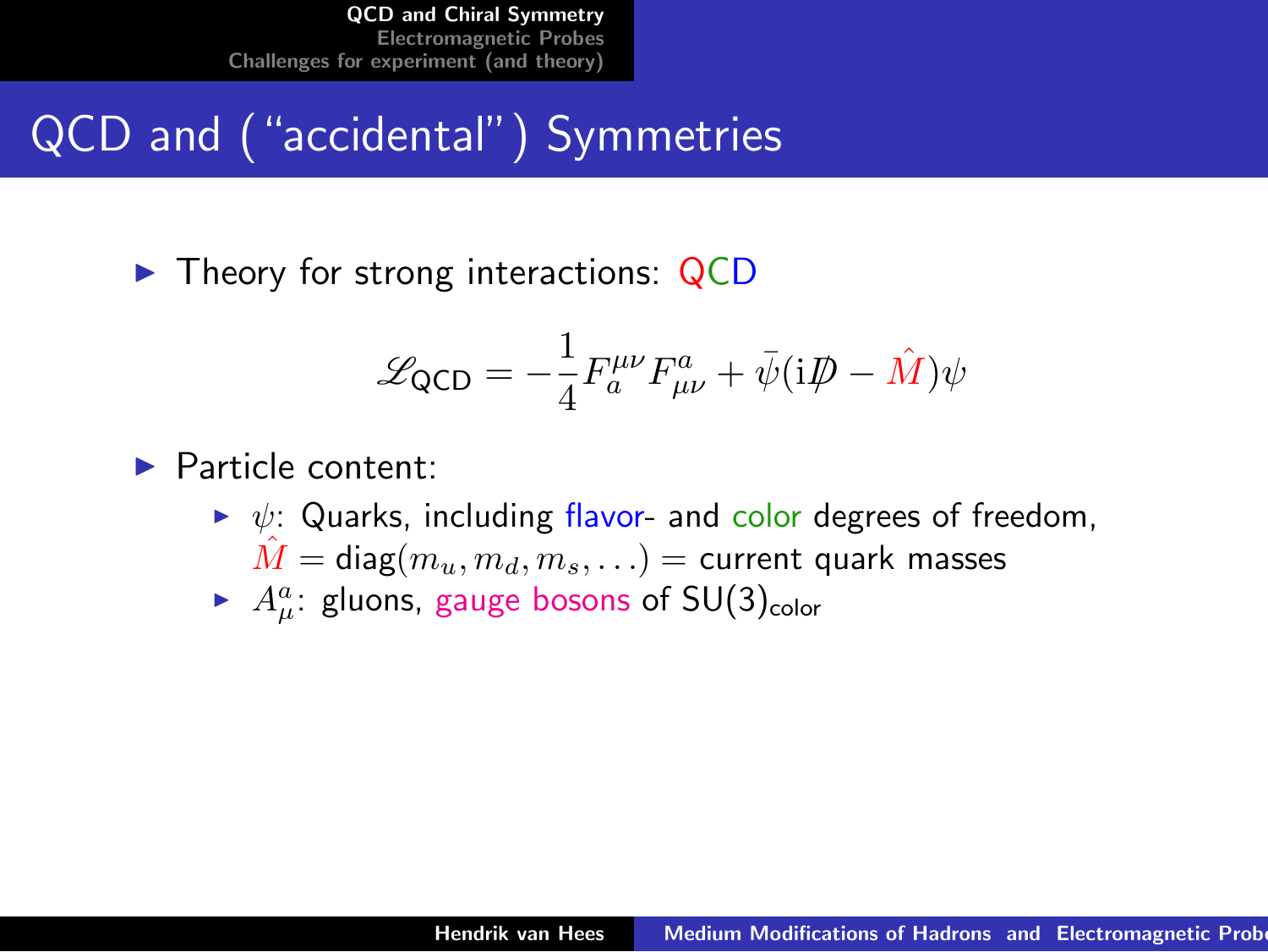# QCD and ("accidental") Symmetries

 $\blacktriangleright$  Theory for strong interactions: QCD

$$
\mathcal{L}_{\text{QCD}} = -\frac{1}{4} F_a^{\mu\nu} F_{\mu\nu}^a + \bar{\psi} (i\rlap{\,/}D - \hat{M}) \psi
$$

#### $\blacktriangleright$  Particle content:

- $\triangleright \psi$ : Quarks, including flavor- and color degrees of freedom,  $\hat{M} = \text{diag}(m_u, m_d, m_s, \ldots) = \text{current quark masses}$
- $\blacktriangleright$   $A^a_\mu$ : gluons, gauge bosons of SU(3)<sub>color</sub>

#### $\blacktriangleright$  Symmetries

- In fundamental building block: local  $SU(3)_{\text{color}}$  symmetry
- $\triangleright$  in light-quark sector: approximate chiral symmetry
- $\triangleright$  chiral symmetry most important connection between QCD and effective hadronic models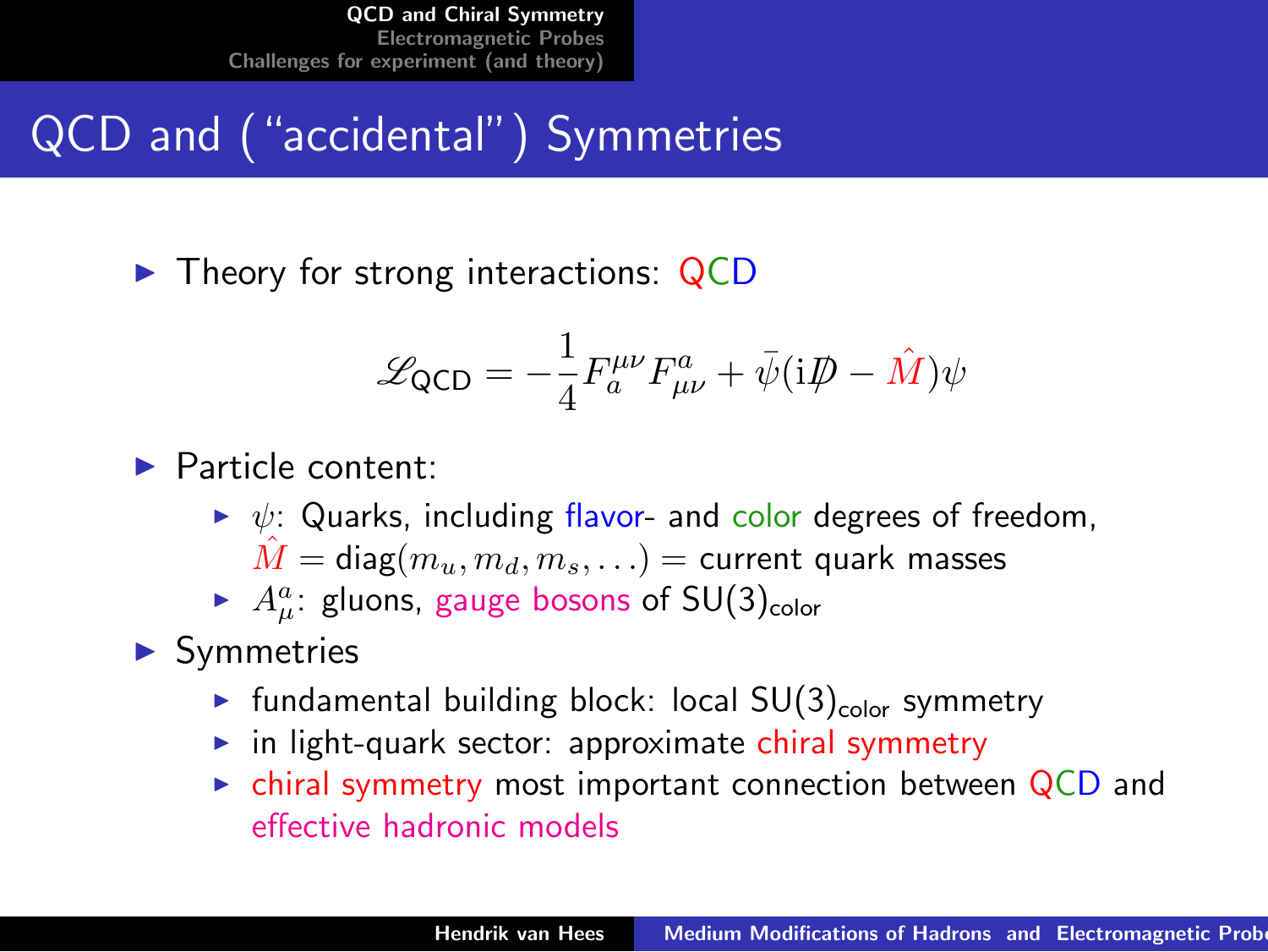## Phenomenology from Chiral Symmetry

- $\blacktriangleright$  In vacuum: Spontaneous breaking of chiral symmetry
- $\Rightarrow$  mass splitting of chiral partners

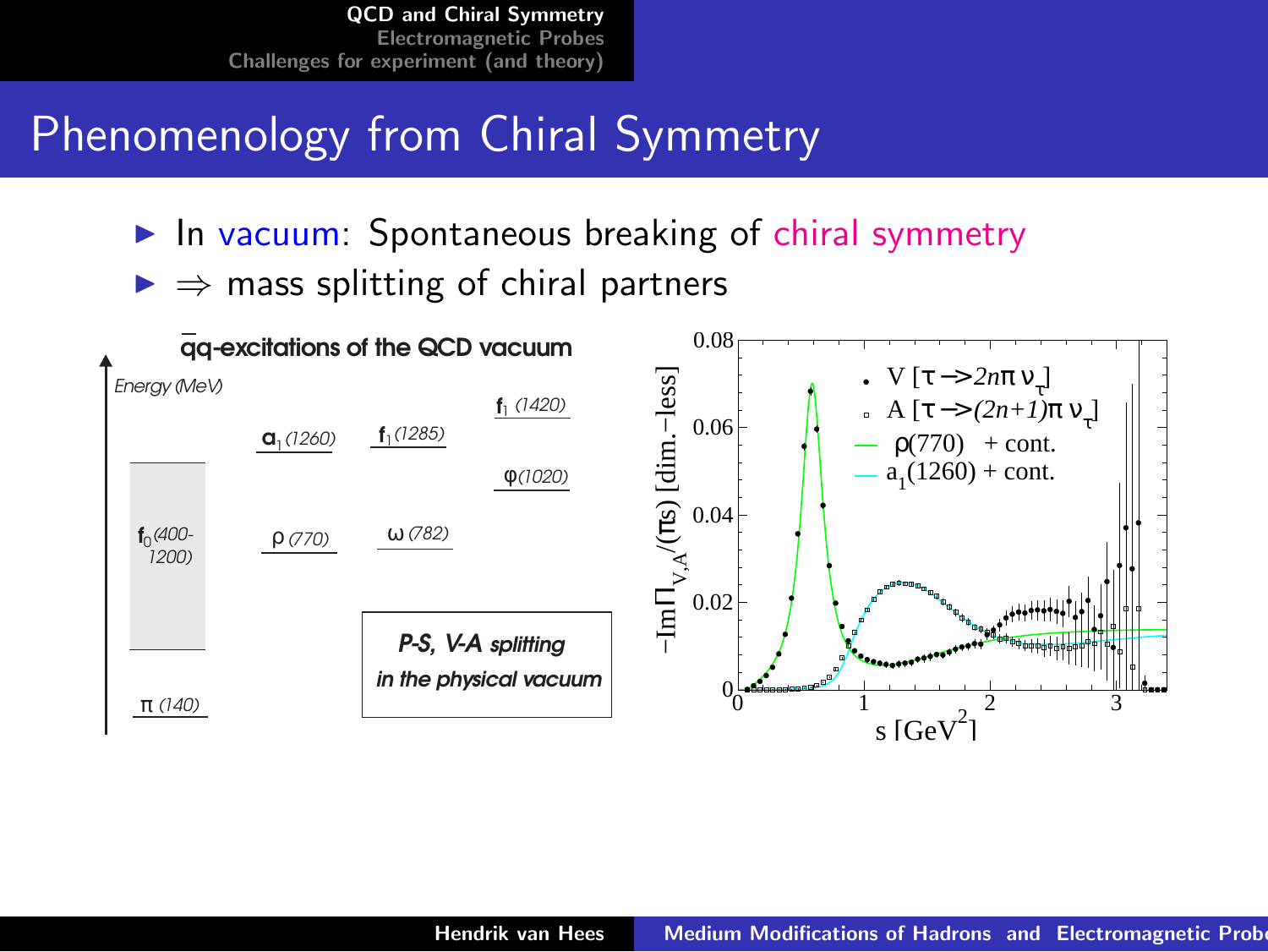# Phenomenology from Chiral Symmetry

- $\blacktriangleright$  In vacuum: Spontaneous breaking of chiral symmetry
- $\Rightarrow$  mass splitting of chiral partners



 $\triangleright$  at high temperature/density: restoration of chiral symmetry ► Lattice QCD:  $T_c^{\chi} \simeq T_c^{\text{deconf}}$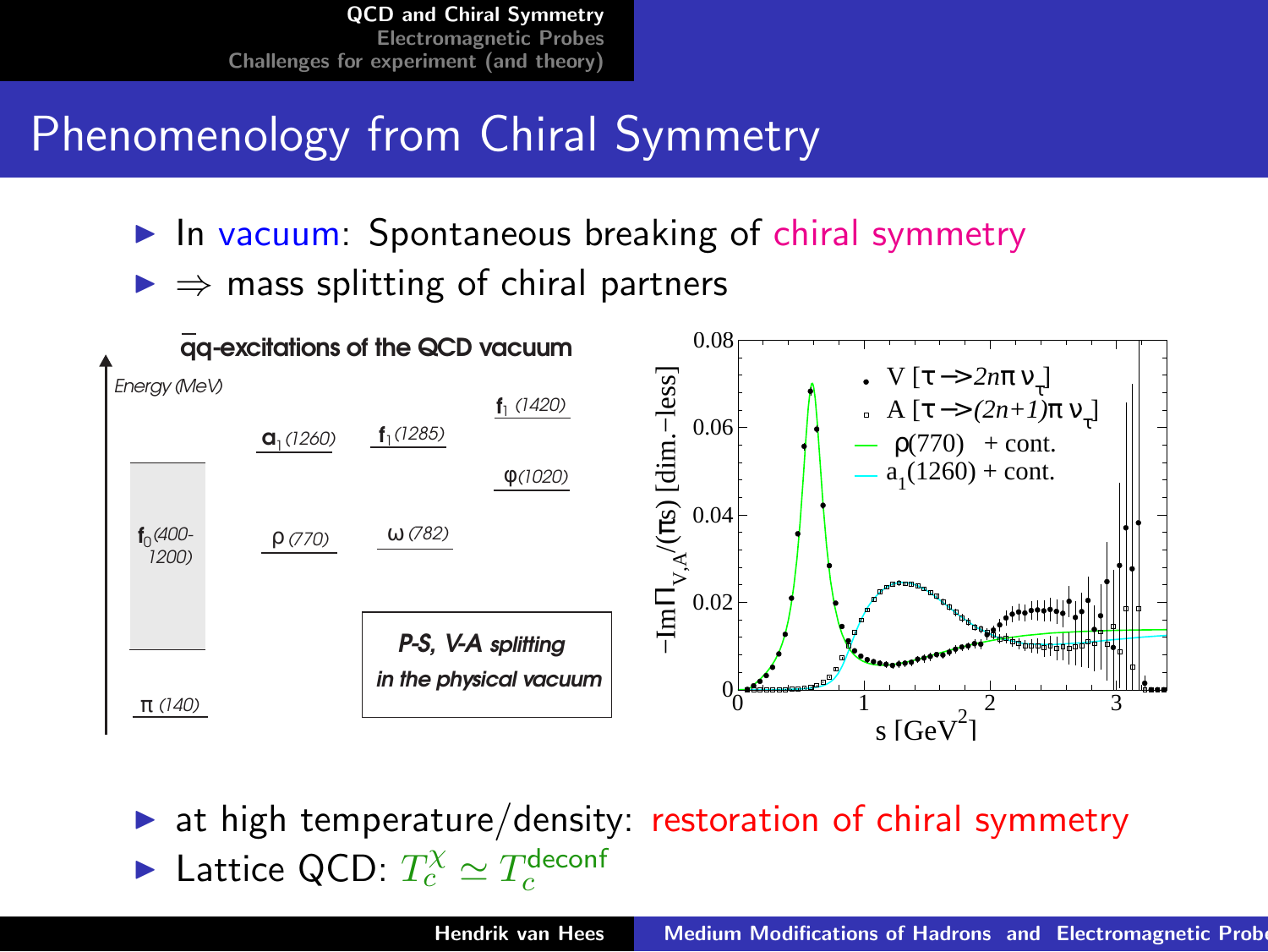## Finite Temperature/Density: Idealized Theory Picture

 $\triangleright$  partition sum:  $Z(V, T, \mu_q, \Phi) = \text{Tr}\{\exp[-(\mathbf{H}[\Phi] - \mu_q \mathbf{N})/T]\}$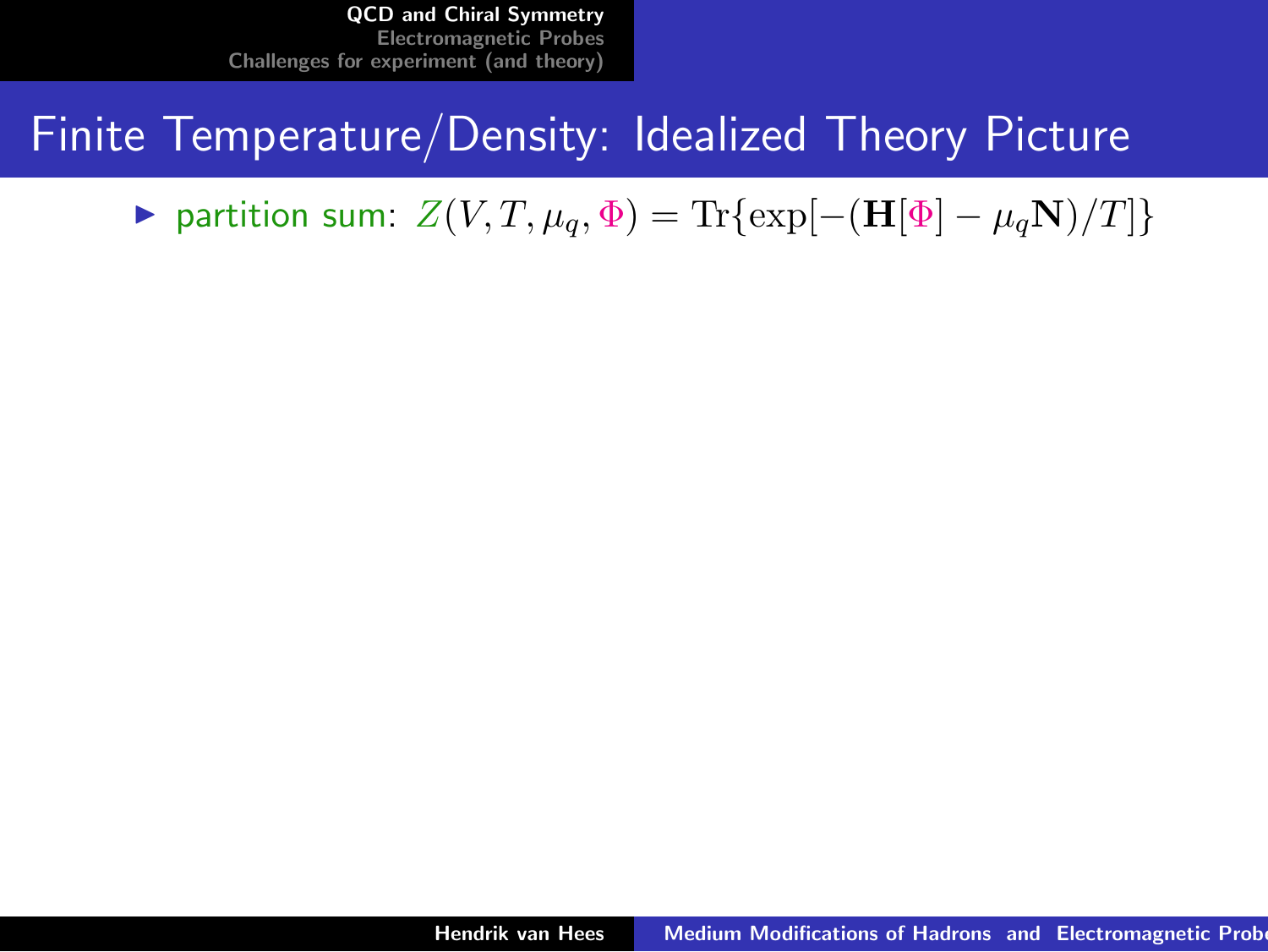## Finite Temperature/Density: Idealized Theory Picture

 $\triangleright$  partition sum:  $Z(V, T, \mu_q, \Phi) = \text{Tr}\{\exp[-(\mathbf{H}[\Phi] - \mu_q \mathbf{N})/T]\}$ 



Hendrik van Hees Medium Modifications of Hadrons and Electromagnetic Prob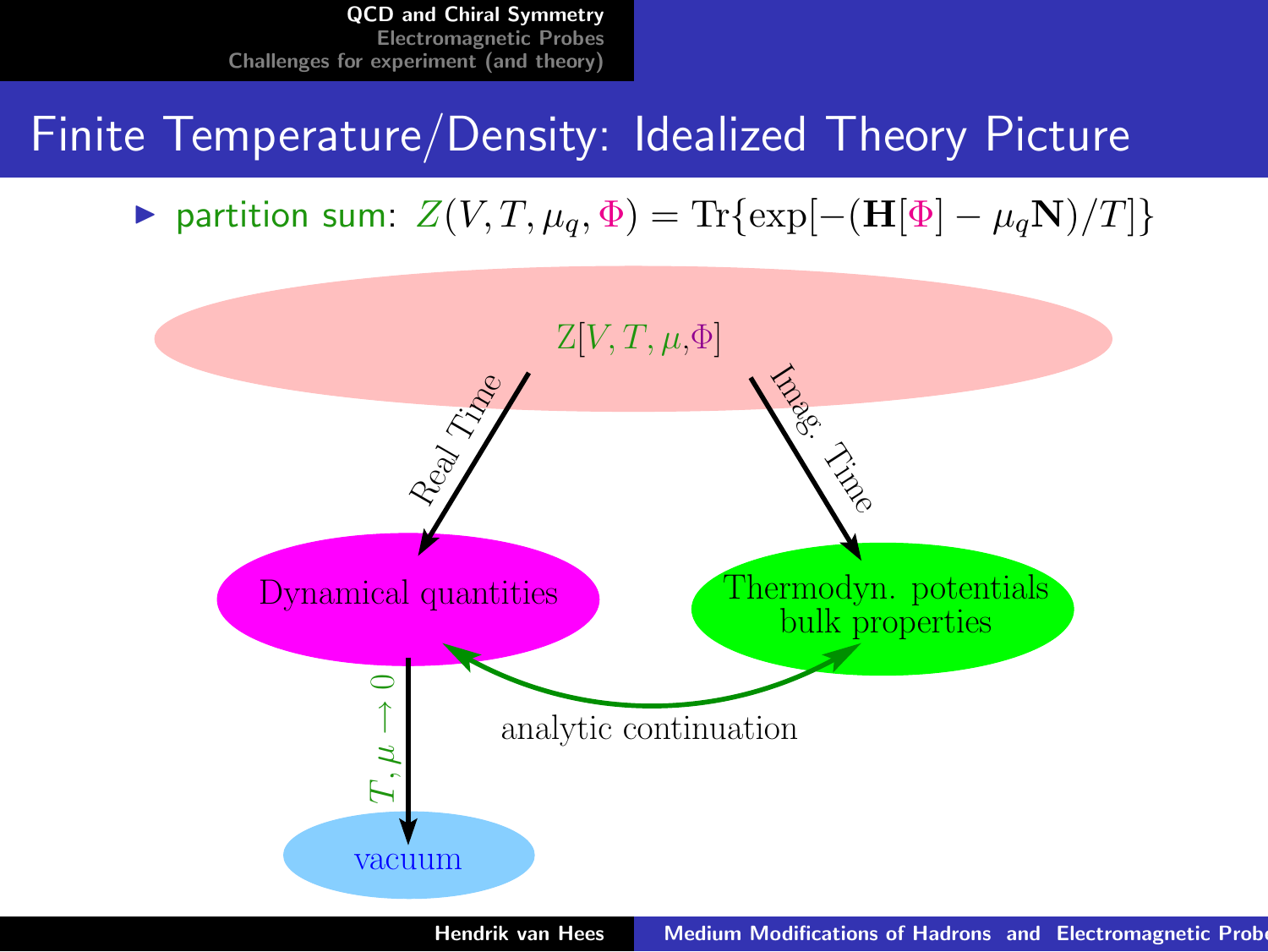# Why Electromagnetic Probes?

- $\blacktriangleright \gamma, \ell^{\pm}$  no strong interactions
- $\blacktriangleright$  reflect whole "history" of collision
- <span id="page-8-0"></span> $\blacktriangleright$  chance to see chiral symm. rest. directly?

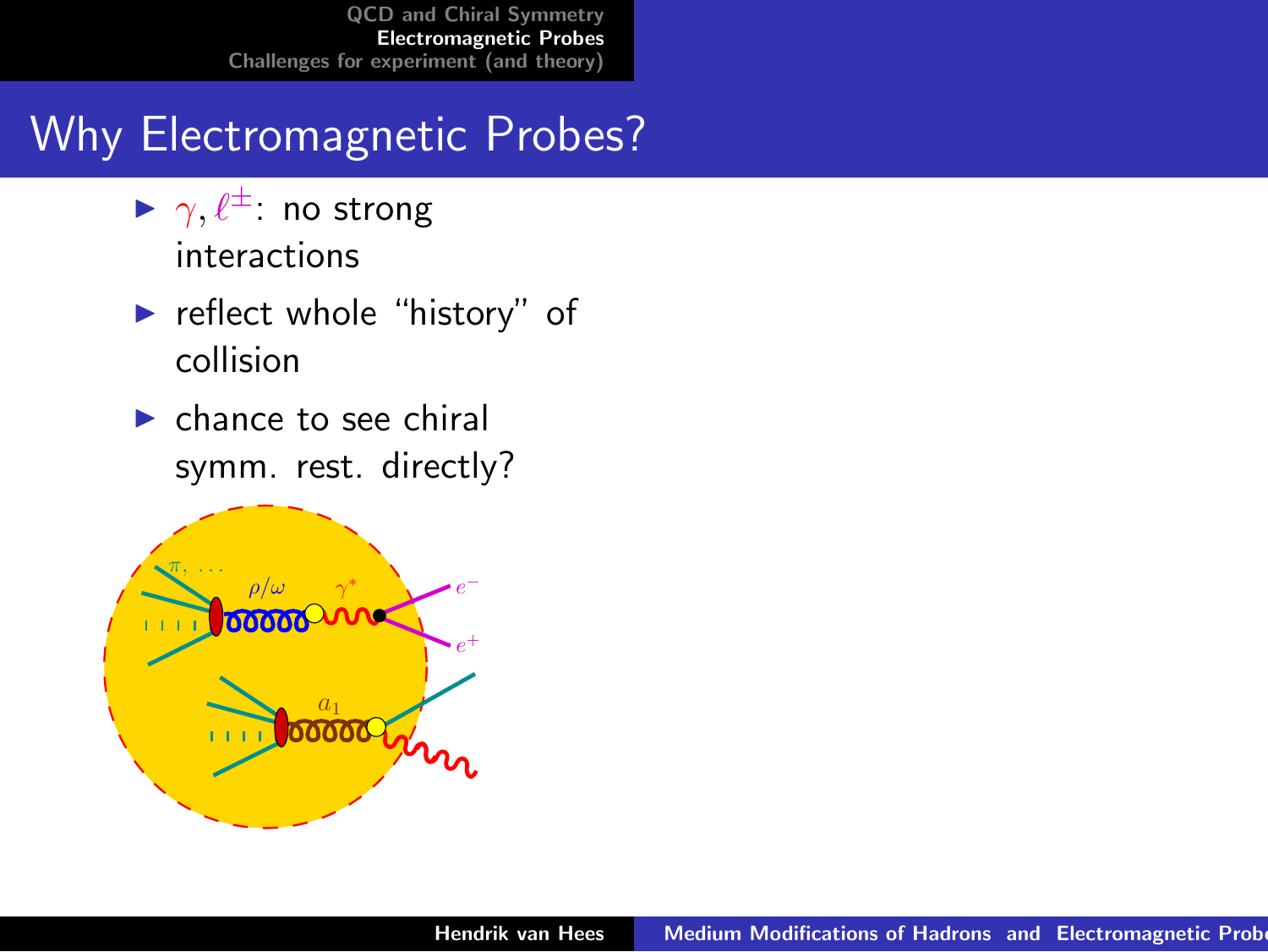# Why Electromagnetic Probes?

- $\blacktriangleright \gamma, \ell^{\pm}$  no strong interactions
- $\blacktriangleright$  reflect whole "history" of collision
- $\blacktriangleright$  chance to see chiral symm. rest. directly?



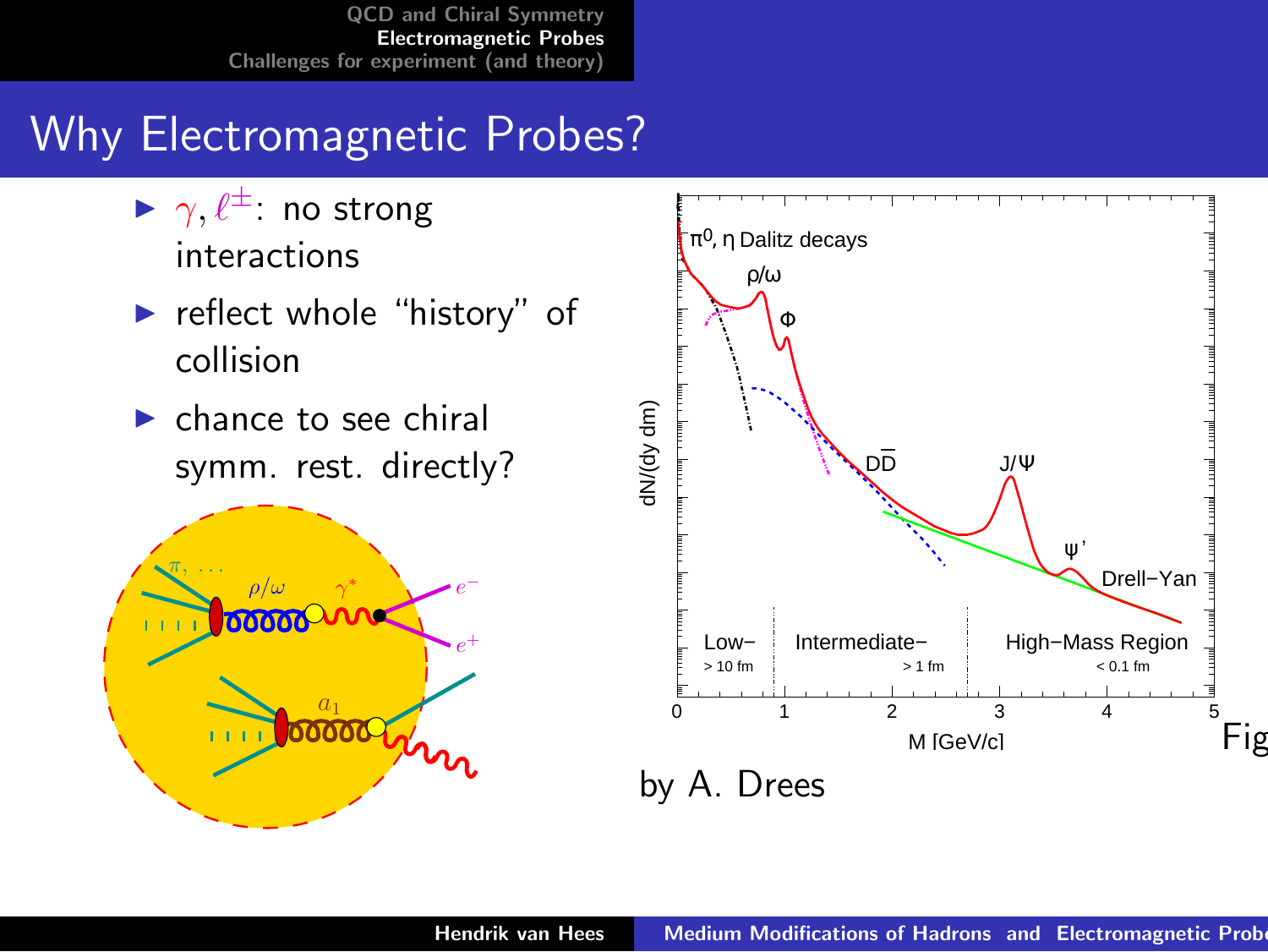### Vector Mesons and electromagnetic Probes

 $\triangleright$  photon and dilepton thermal emission rates given by same electromagnetic-current-correlation function  $(J_\mu = \sum_f Q_f \bar{\psi}_f \gamma_\mu \psi_f)$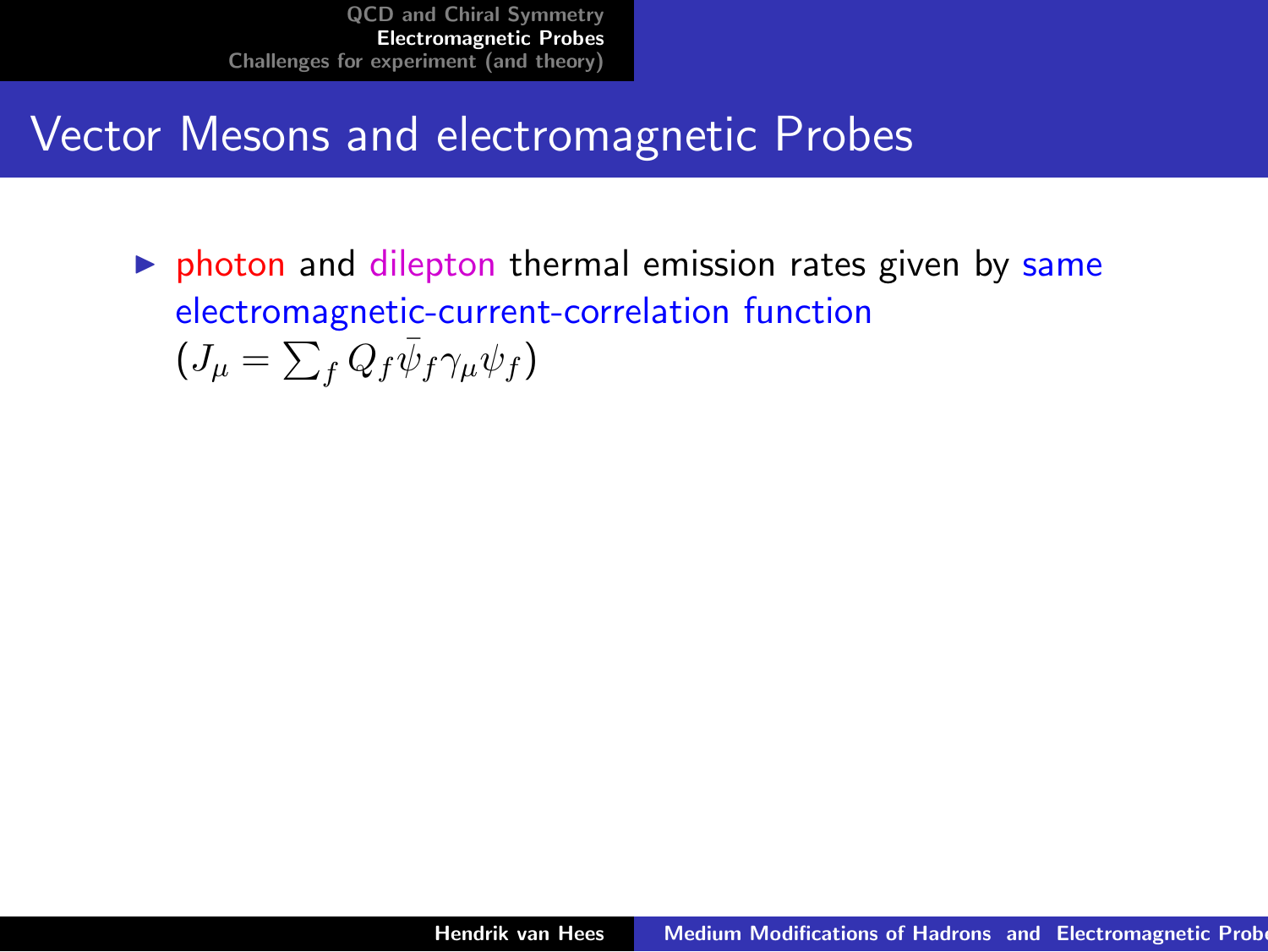## Vector Mesons and electromagnetic Probes

- $\triangleright$  photon and dilepton thermal emission rates given by same electromagnetic-current-correlation function  $(J_\mu = \sum_f Q_f \bar{\psi}_f \gamma_\mu \psi_f)$  $\Pi_{\mu\nu}^<(q) = \int\mathrm{d}^4x \exp(\mathrm{i} q\cdot x)\left\langle J_\mu(0)J_\nu(x)\right\rangle_T = -2f_B(q_0)\,\mathrm{Im}\,\Pi_{\mu\nu}^{\text{(ret)}}(q)$  $q_0 \frac{\mathrm{d}N_{\gamma}}{44 \pi \mathrm{d}^{5}}$  $\frac{\mathrm{d} N_{\gamma}}{\mathrm{d}^4 x \mathrm{d}^3 \vec{q}} = \frac{\alpha_{\sf em}}{2 \pi^2}$  $\left.\frac{\alpha_{\mathsf{em}}}{2\pi^2}g^{\mu\nu}\mathop{\mathrm{Im}}~ \Pi^{(\mathsf{ret})}_{\mu\nu}(q)\right|_{q_0=|\vec{q}|}f_B(q_0)$  $\mathrm{d}N_{e^+e^-}$  $\frac{\mathrm{d}N_{e^+e^-}}{\mathrm{d}^4x\mathrm{d}^4k} = -g^{\mu\nu}\frac{\alpha^2}{3q^2\tau}$  $\left.\frac{\alpha^2}{3 q^2 \pi^3} \; \text{Im}\, \Pi^{(\text{ret})}_{\mu\nu}(q) \right|_{q^2=M_{e^+e^-}^2}$  $f_B(q_0)$ 
	- ightharpoonup to lowest order in  $\alpha$ :  $e^2 \Pi_{\mu\nu} \simeq \Sigma_{\mu\nu}^{(\gamma)}$
	- $\blacktriangleright$  derivable from partition sum  $Z(V, T, \mu, \Phi)$ !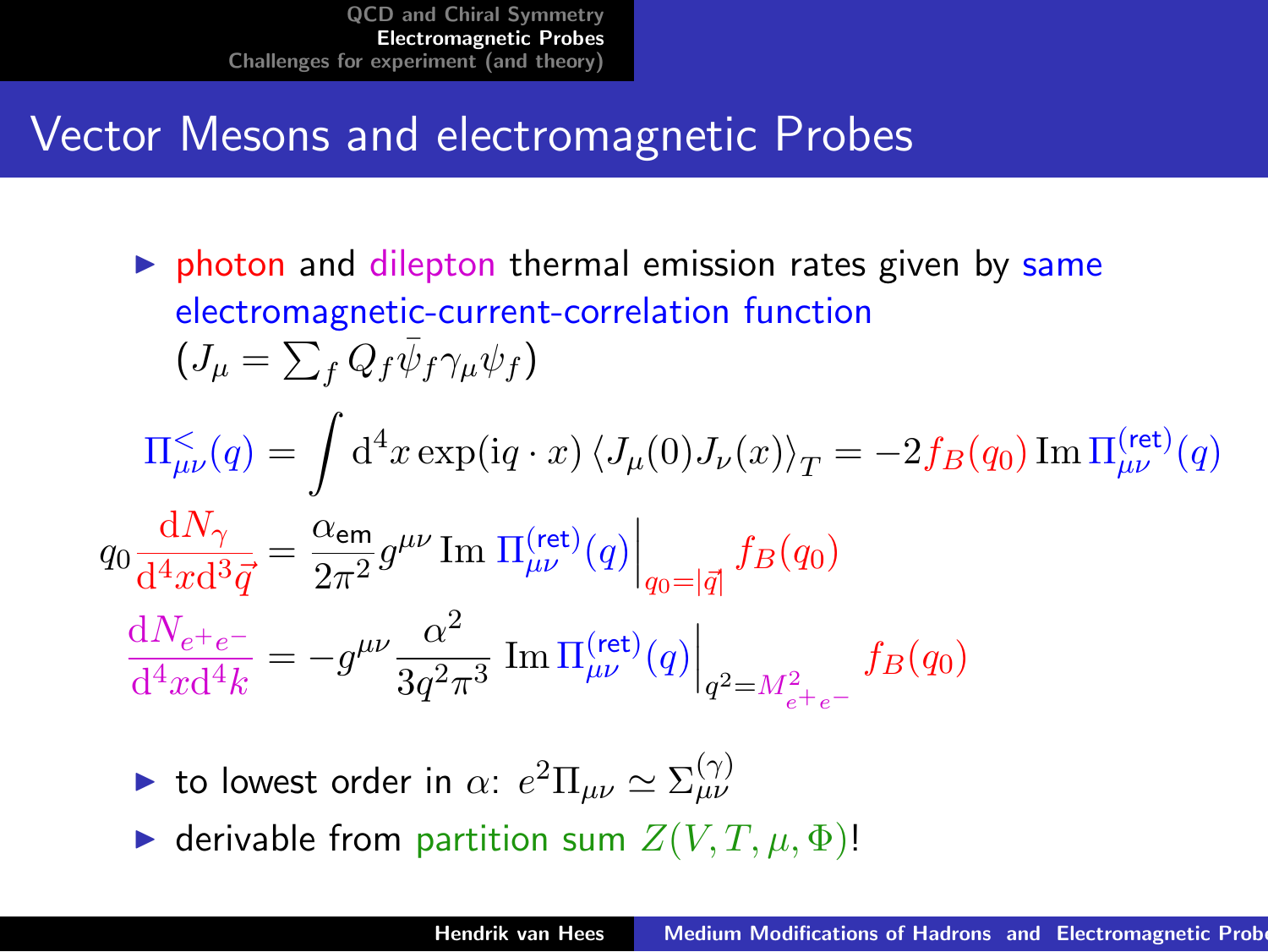### Vector Mesons and chiral symmetry

 $\triangleright$  vector and axial-vector mesons  $\leftrightarrow$  correlators of the respective currents

$$
\Pi^{\mu\nu}_{V/A}(p):=\int\mathrm{d}^4x\exp(\mathrm{i}p x)\left\langle J^{\nu}_{V/A}(0)J^{\mu}_{V/A}(x)\right\rangle_{\rm ret}
$$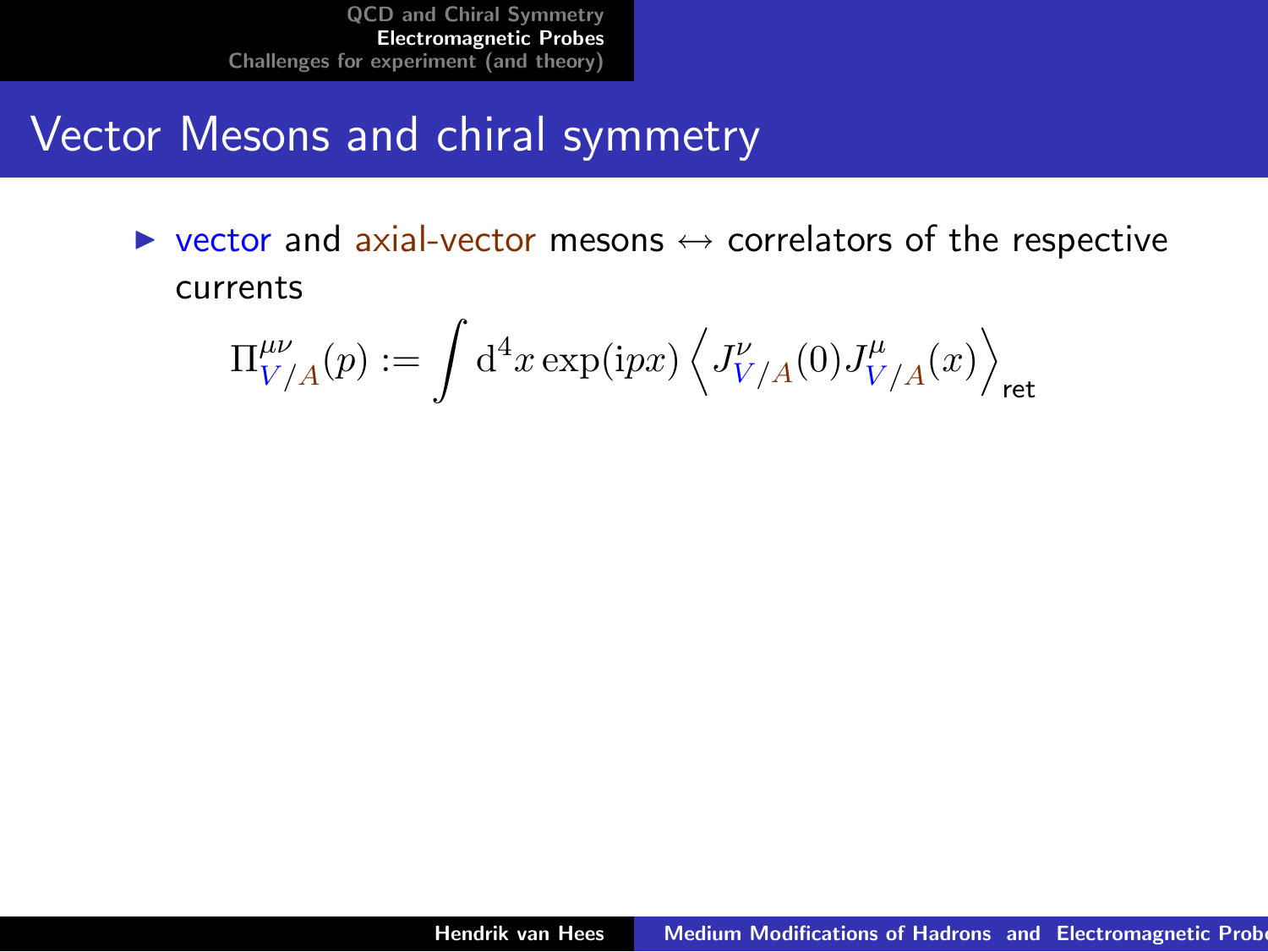## Vector Mesons and chiral symmetry

 $\triangleright$  vector and axial-vector mesons  $\leftrightarrow$  correlators of the respective currents

$$
\Pi^{\mu\nu}_{V/A}(p):=\int\mathrm{d}^4x\exp(\mathrm{i}p x)\left\langle J^{\nu}_{V/A}(0)J^{\mu}_{V/A}(x)\right\rangle_{\rm ret}
$$

 $\triangleright$  Ward-Takahashi Identities from chiral symmetry  $\Rightarrow$ Weinberg-sum rules

$$
f_{\pi}^2 = -\int_0^{\infty} \frac{\mathrm{d}p_0^2}{\pi p_0^2} [\text{Im}\,\Pi_V(p_0, 0) - \text{Im}\,\Pi_A(p_0, 0)]
$$

$$
-\frac{\pi}{2}\alpha_s \langle \mathscr{O}_{\chi \text{SB}} \rangle = -\int_0^{\infty} \frac{\mathrm{d}p_0^2}{\pi} [\text{Im}\,\Pi_V(p_0, 0) - \text{Im}\,\Pi_A(p_0, 0)]
$$

**If** spectral functions of vector (e.g.  $\rho$ ) and axial vector (e.g.  $a_1$ ) directly related to order parameters of chiral symmetry!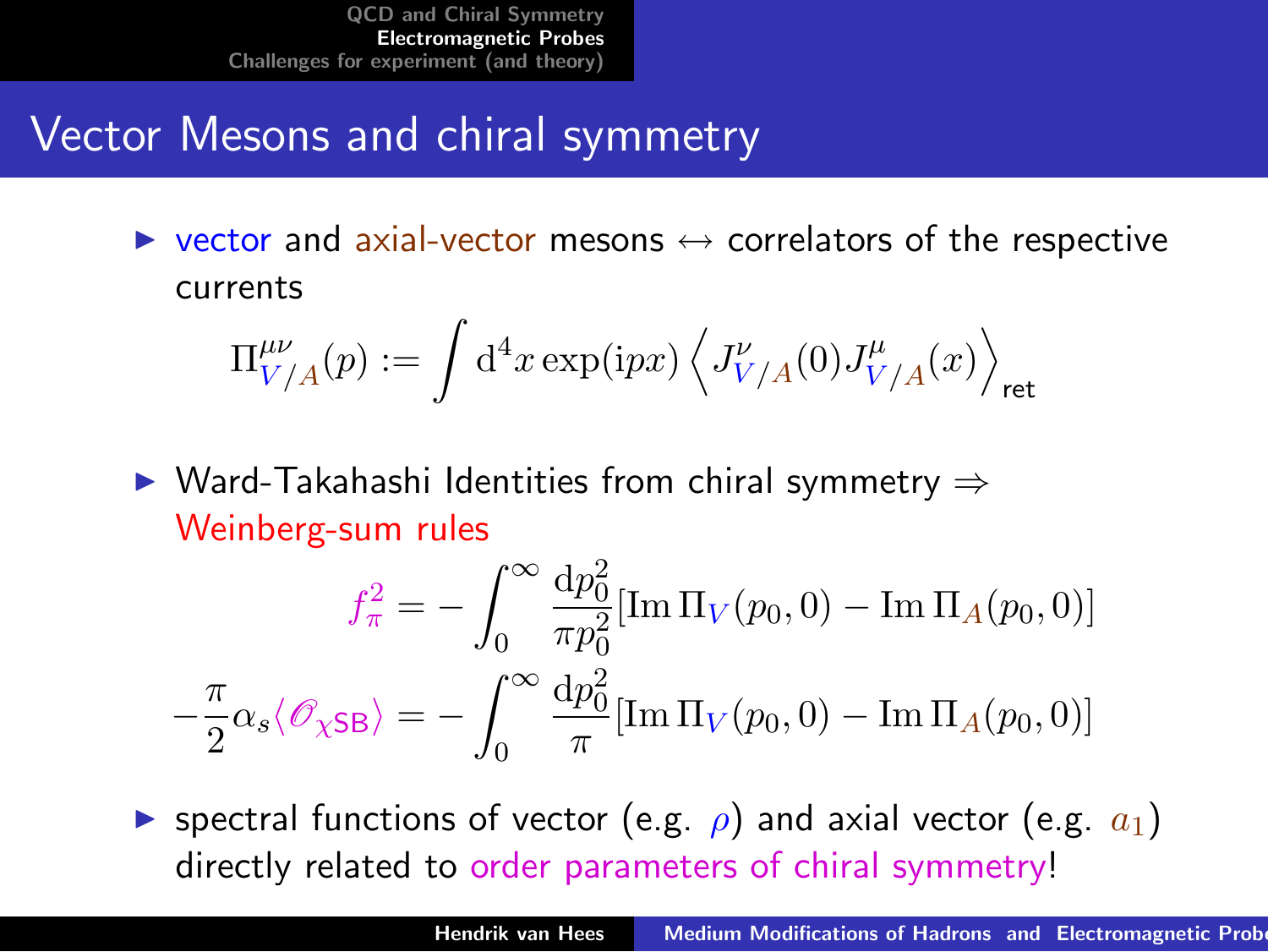#### Vector Mesons and chiral symmetry

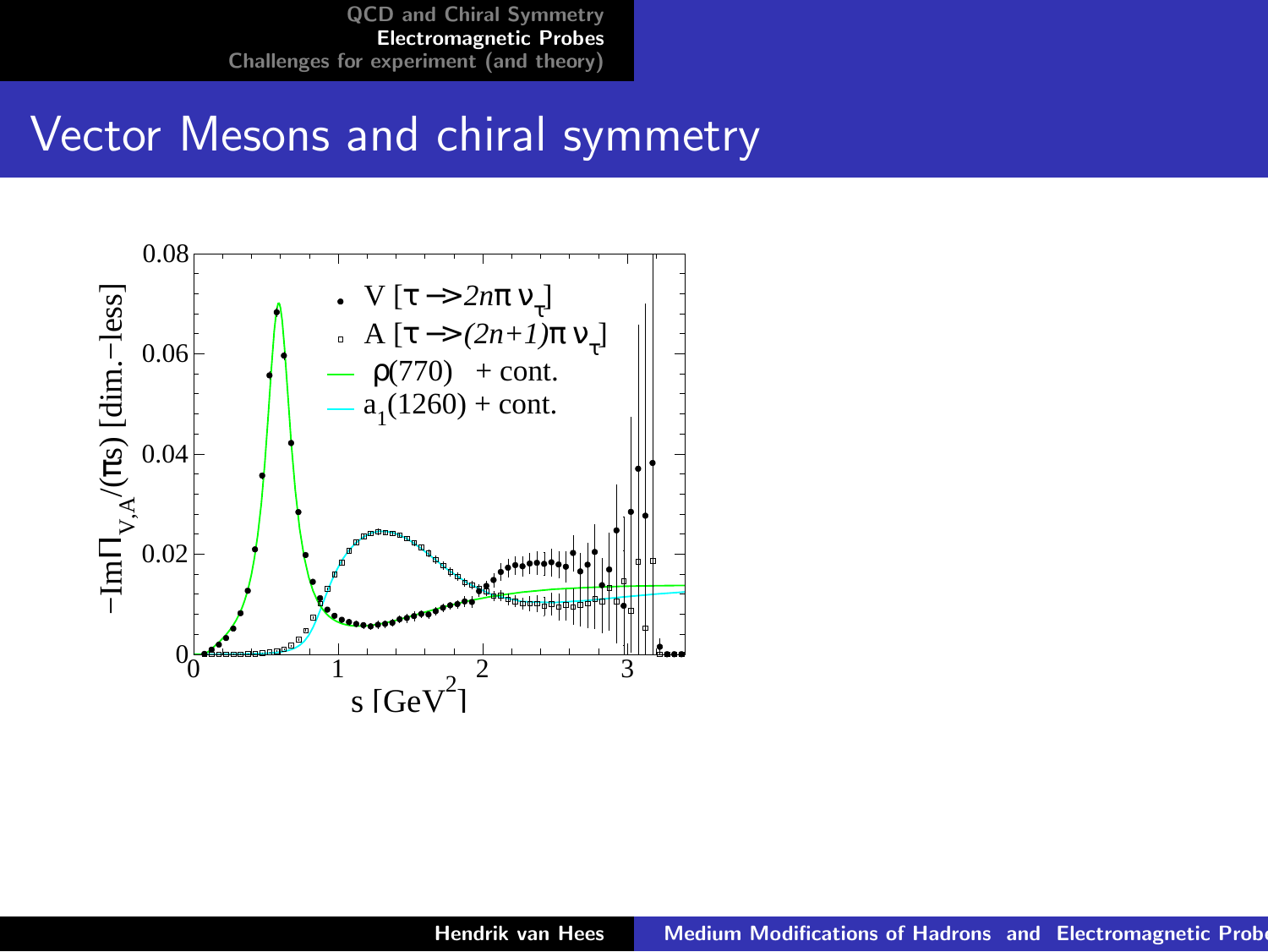### Vector Mesons and chiral symmetry

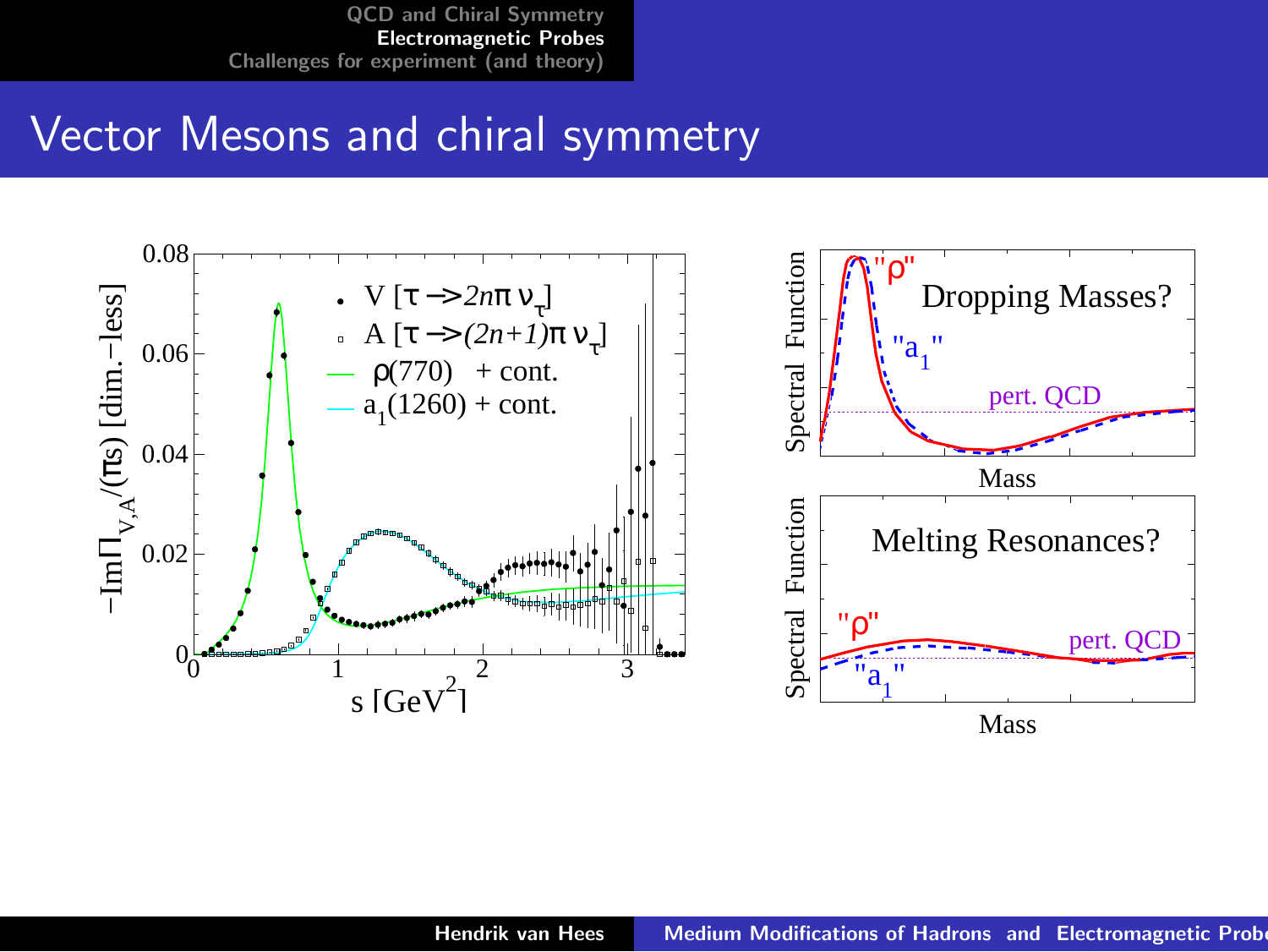#### Models

 $\triangleright$  different models with chiral symmetry: equivalent only on shell ("low-energy theorems")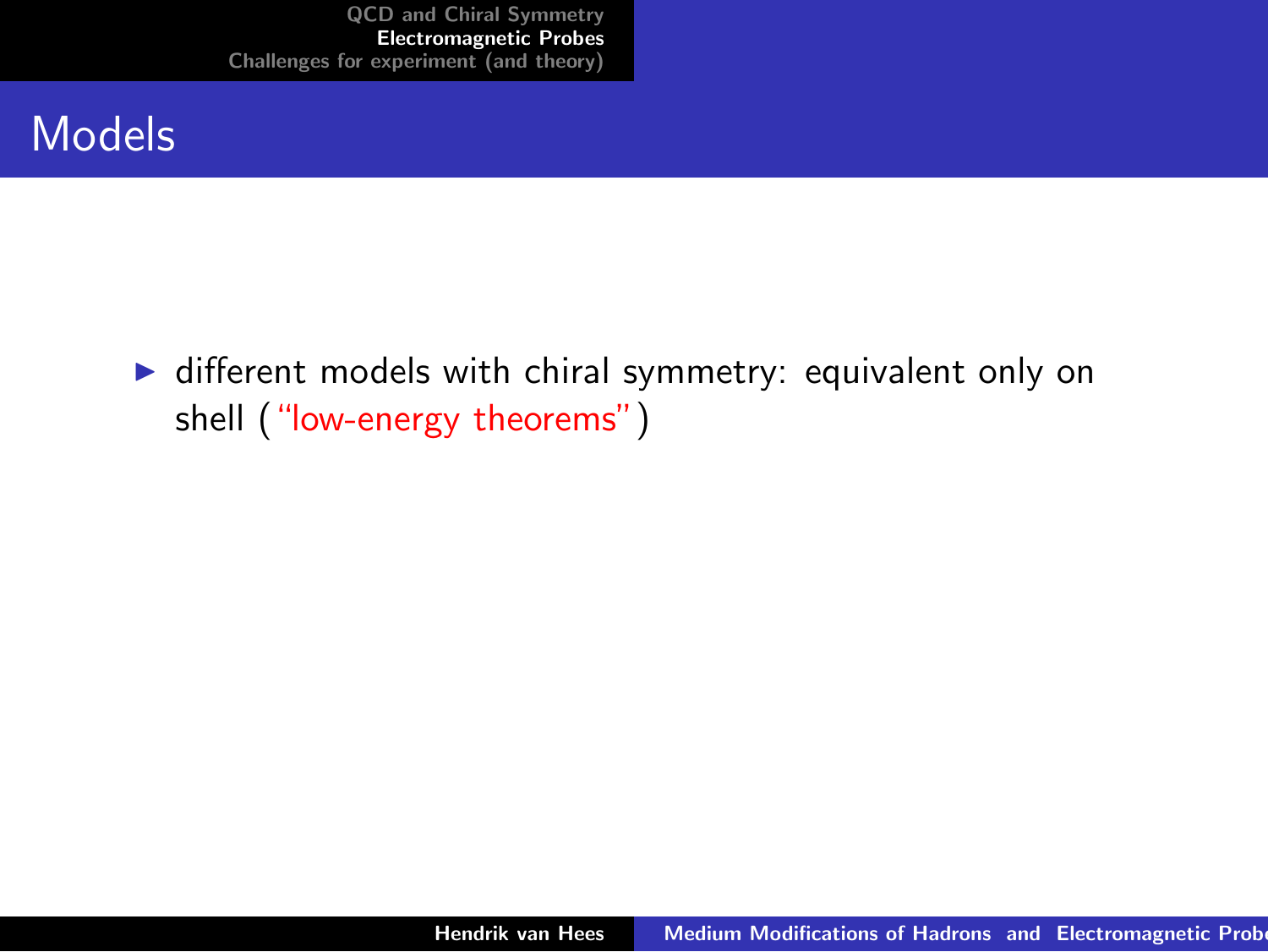- $\triangleright$  different models with chiral symmetry: equivalent only on shell ("low-energy theorems")
- $\triangleright$  model-independent conclusions only in low-temperature/density limit (chiral perturbation theory) or from lattice-QCD calculations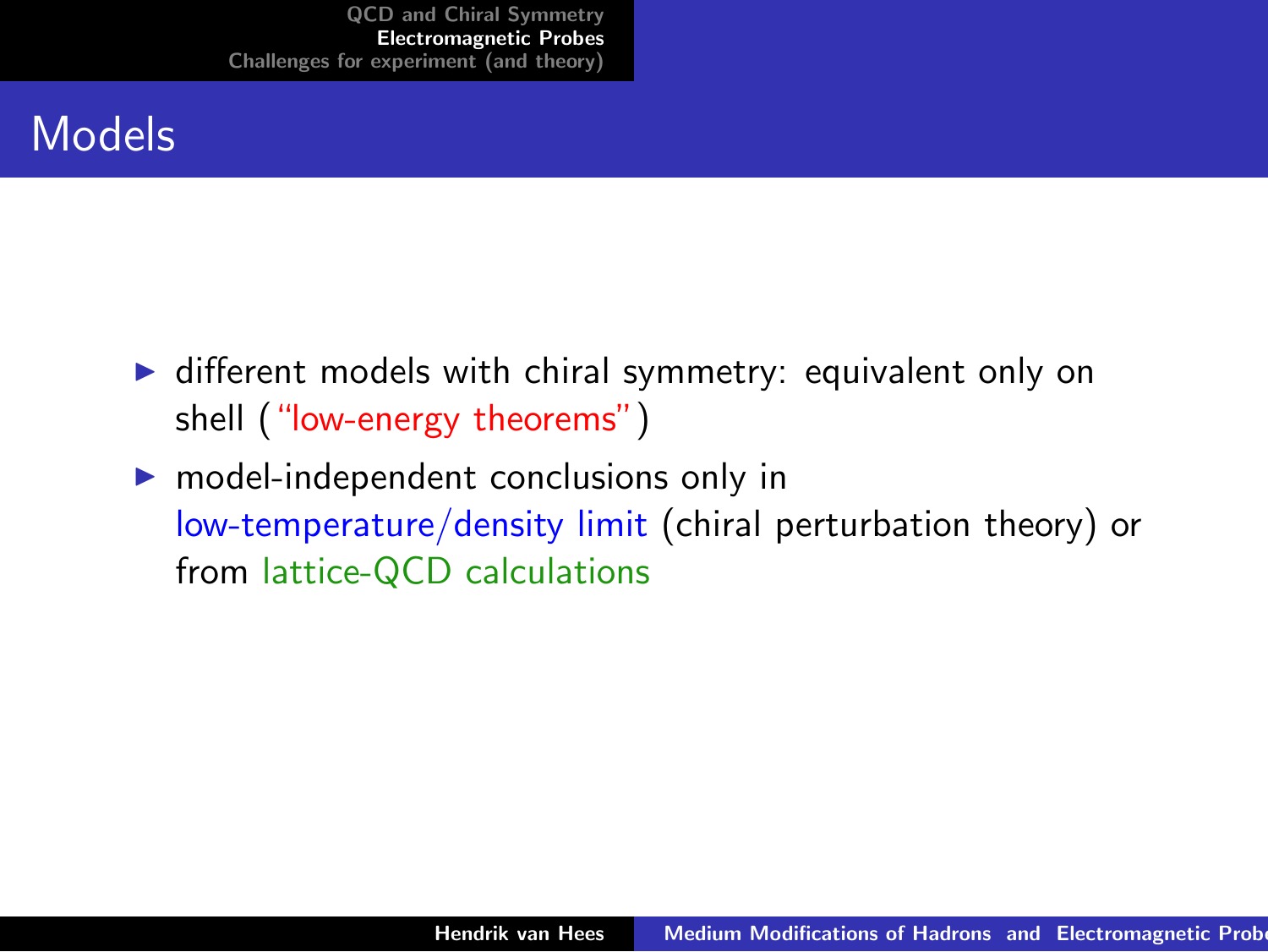- $\triangleright$  different models with chiral symmetry: equivalent only on shell ("low-energy theorems")
- $\triangleright$  model-independent conclusions only in low-temperature/density limit (chiral perturbation theory) or from lattice-QCD calculations
- $\triangleright$  use phenomenological hadronic many-body theory (HMBT) to assess medium modifications of vector mesons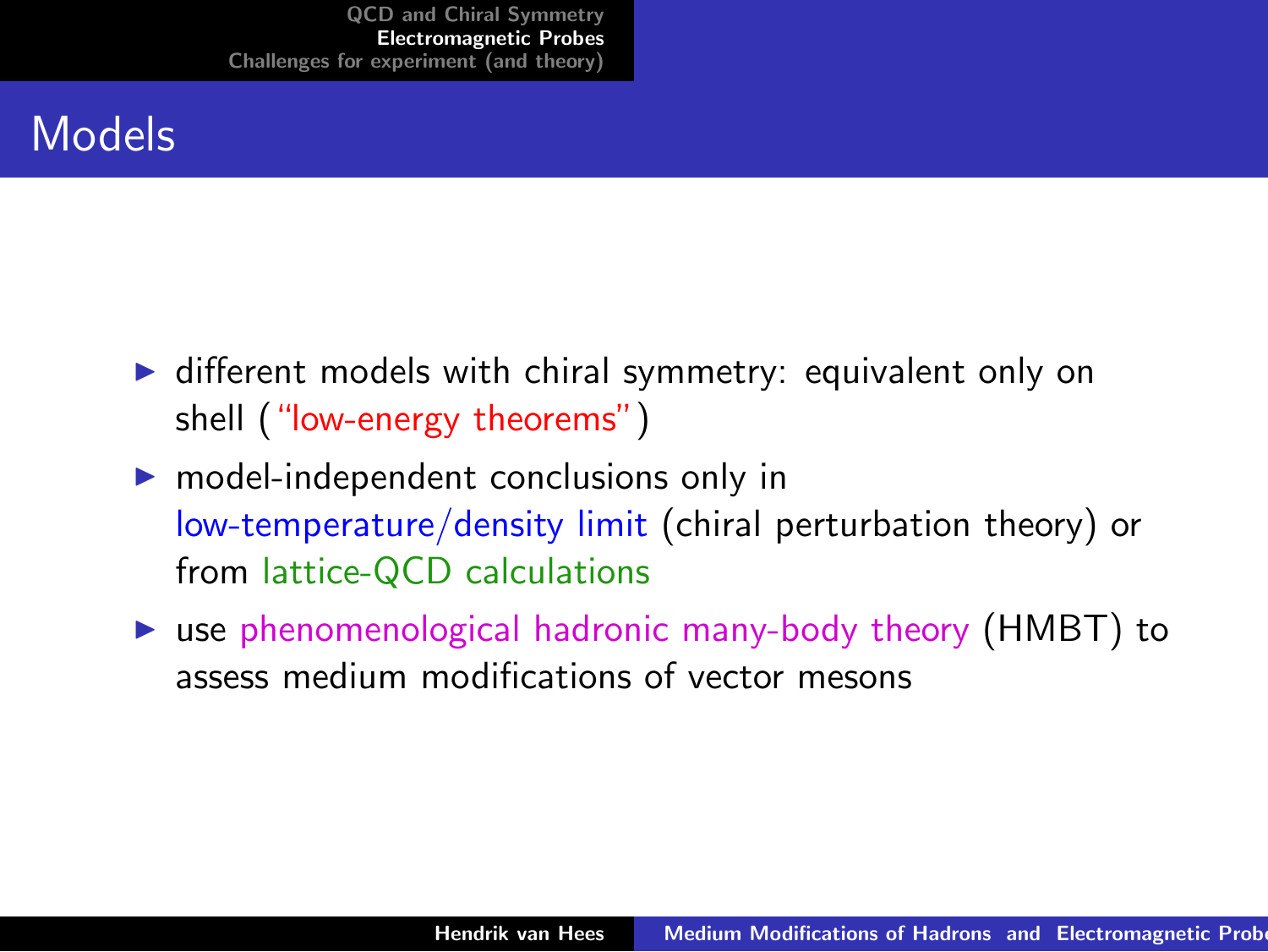- ▶ Phenomenological HMBT [Chanfray et al, Herrmann et al, Rapp et al, . . .] for vector mesons
- $\blacktriangleright \pi\pi$  interactions and baryonic excitations

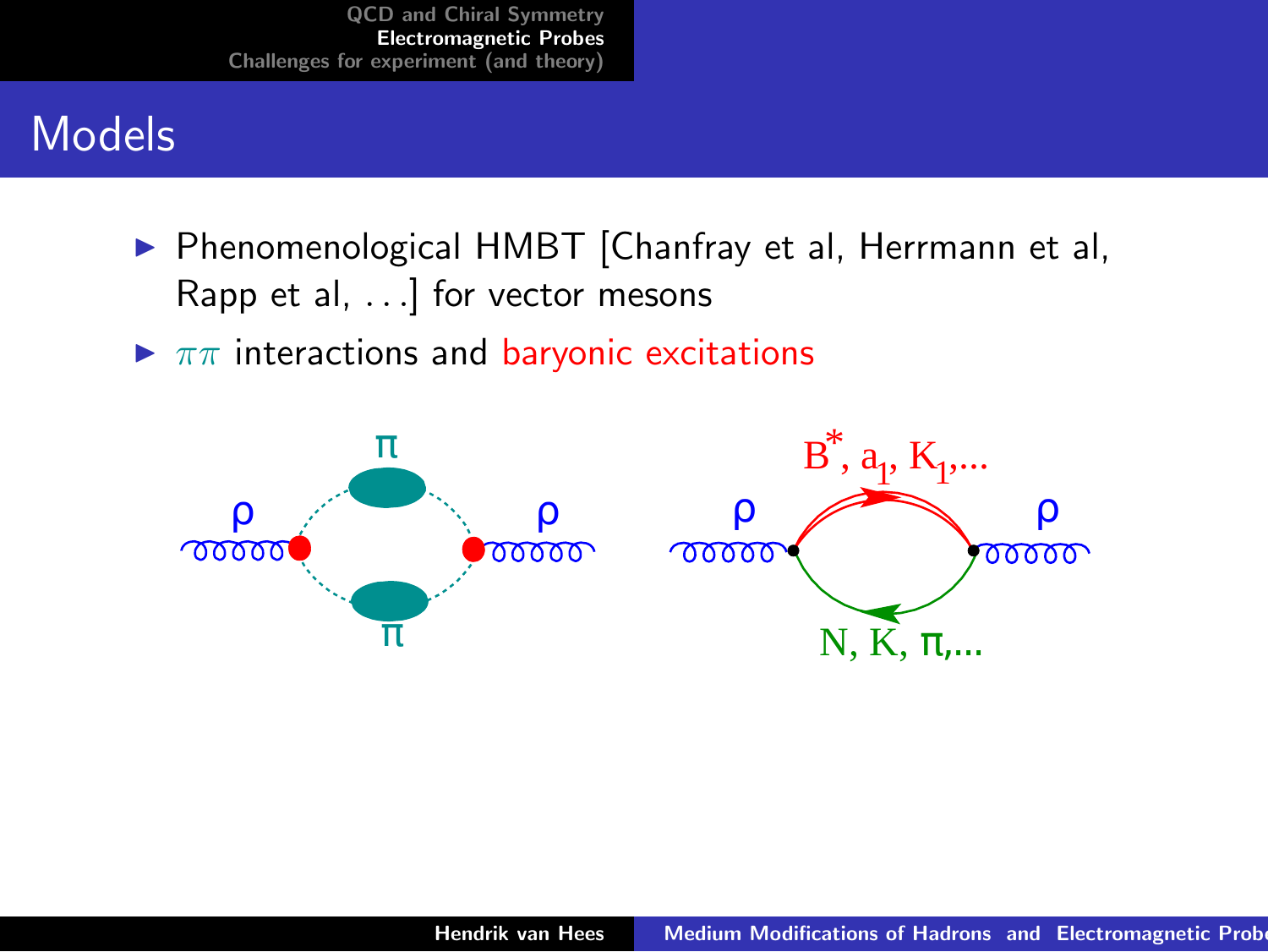- ▶ Phenomenological HMBT [Chanfray et al, Herrmann et al, Rapp et al, . . .] for vector mesons
- $\blacktriangleright \pi\pi$  interactions and baryonic excitations



- ▶ Baryon (resonances) important, even at RHIC with low net baryon density  $n_B-n_{\bar{B}}$
- reason:  $n_B+n_{\bar{B}}$  relevant (CP inv. of strong interactions)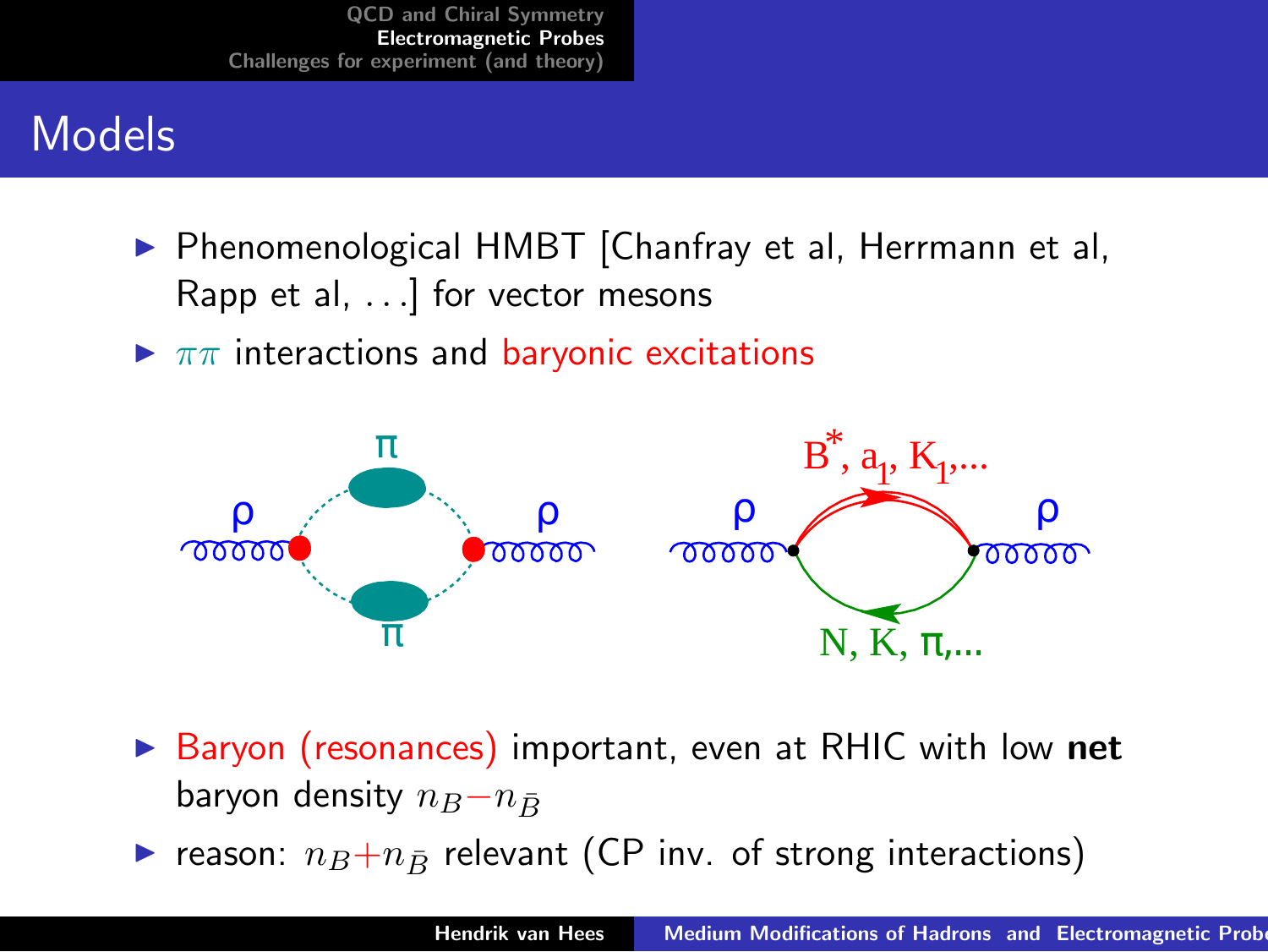## The meson sector (vacuum)

**In** most important for  $\rho$ -meson: pions



Hendrik van Hees Medium Modifications of Hadrons and Electromagnetic Prob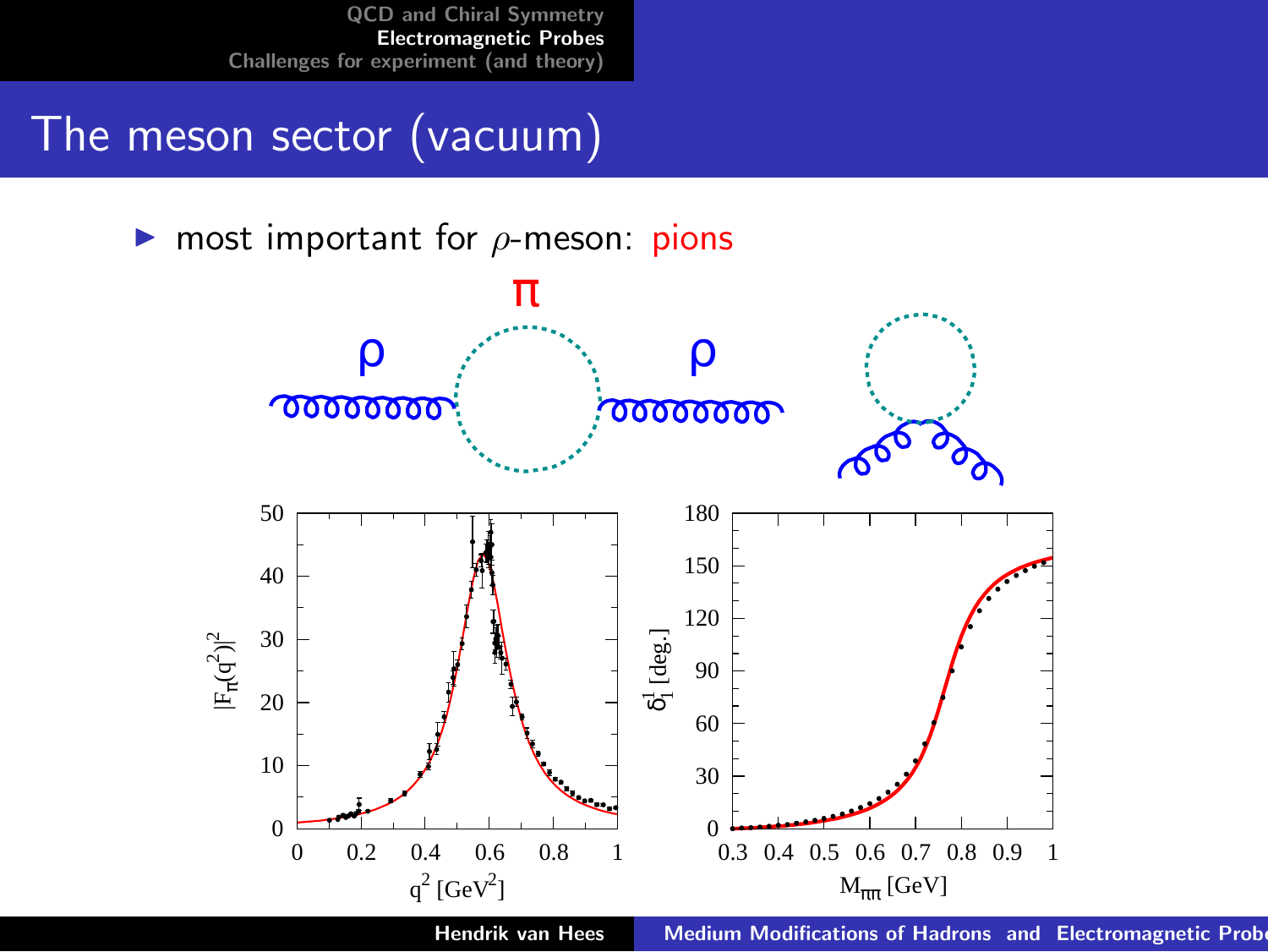## The meson sector (matter)

- $\triangleright$  Pions dressed with N-hole-,  $\Delta$ -hole bubbles
- ▶ Ward-Takahashi vertex corrections mandatory!

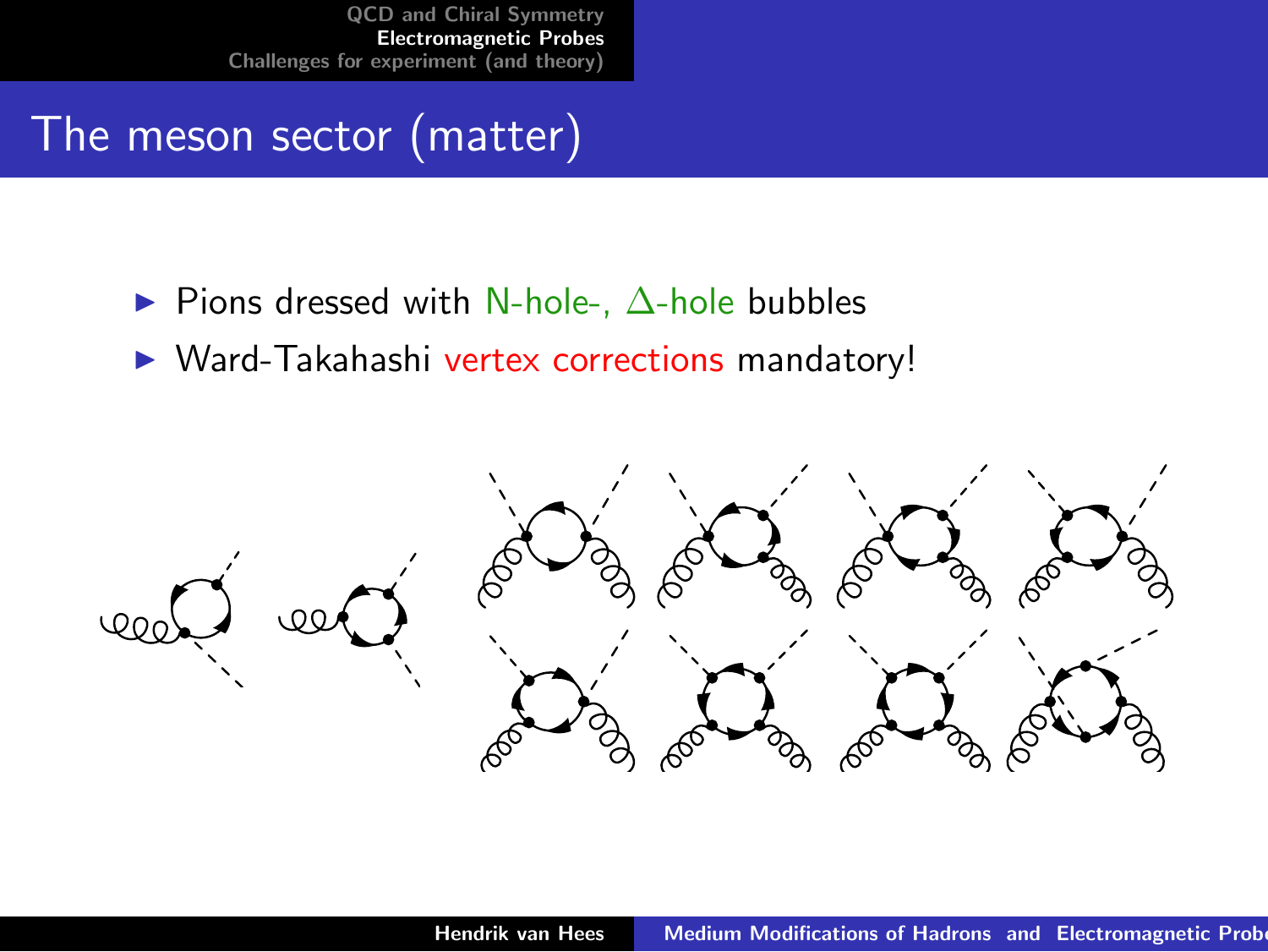#### The meson sector (contributions from higher resonances)



Hendrik van Hees Medium Modifications of Hadrons and Electromagnetic Prob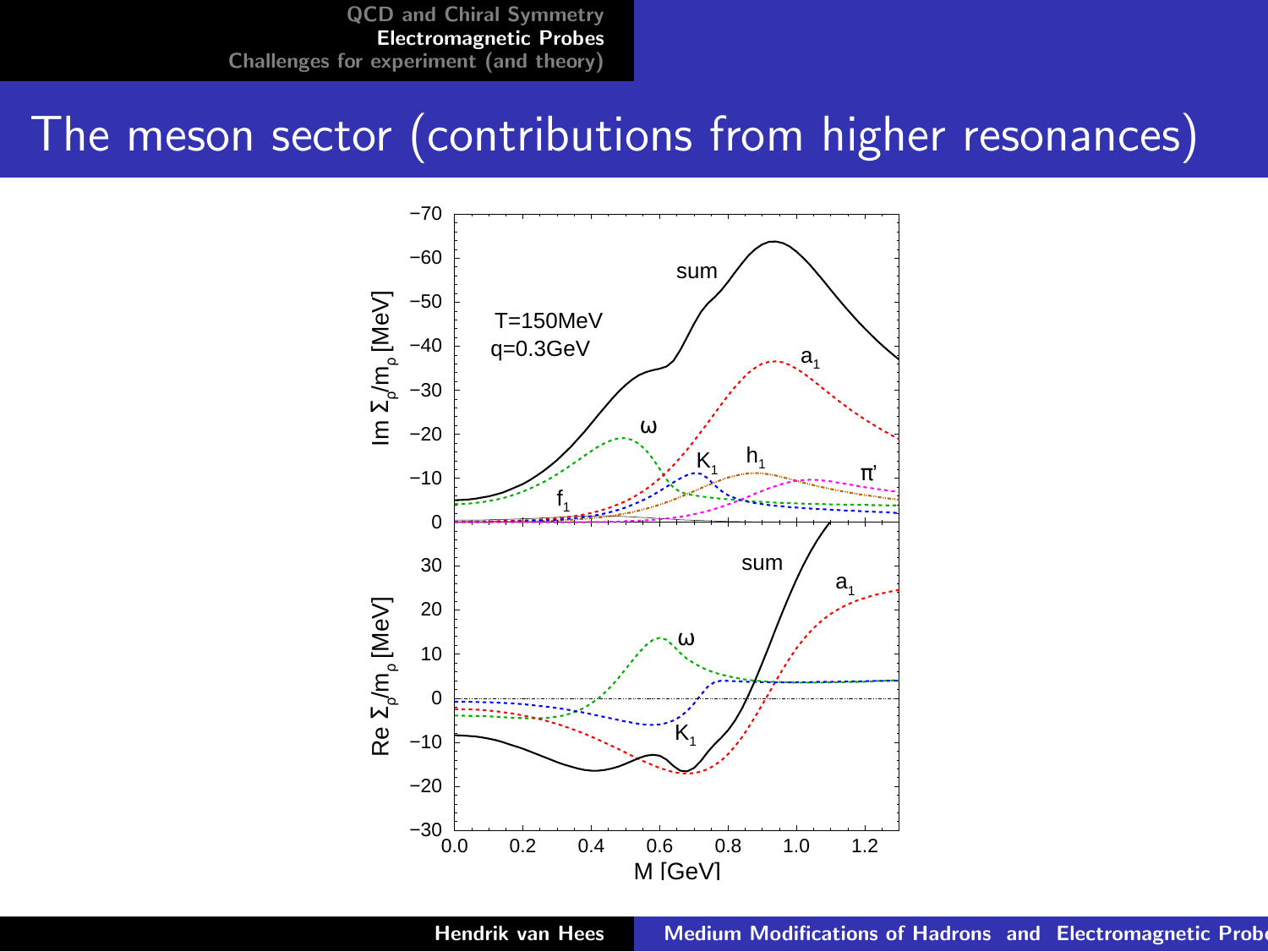# The baryon sector (vacuum)



- $\blacktriangleright$  P = 1-baryons: p-wave coupling to  $\rho$ : N(939), ∆(1232), N(1720), ∆(1905)
- $\blacktriangleright$   $P = -1$ -baryons: s-wave coupling to  $\rho$ : N(1520),  $\Delta$ (1620),  $\Delta$ (1700)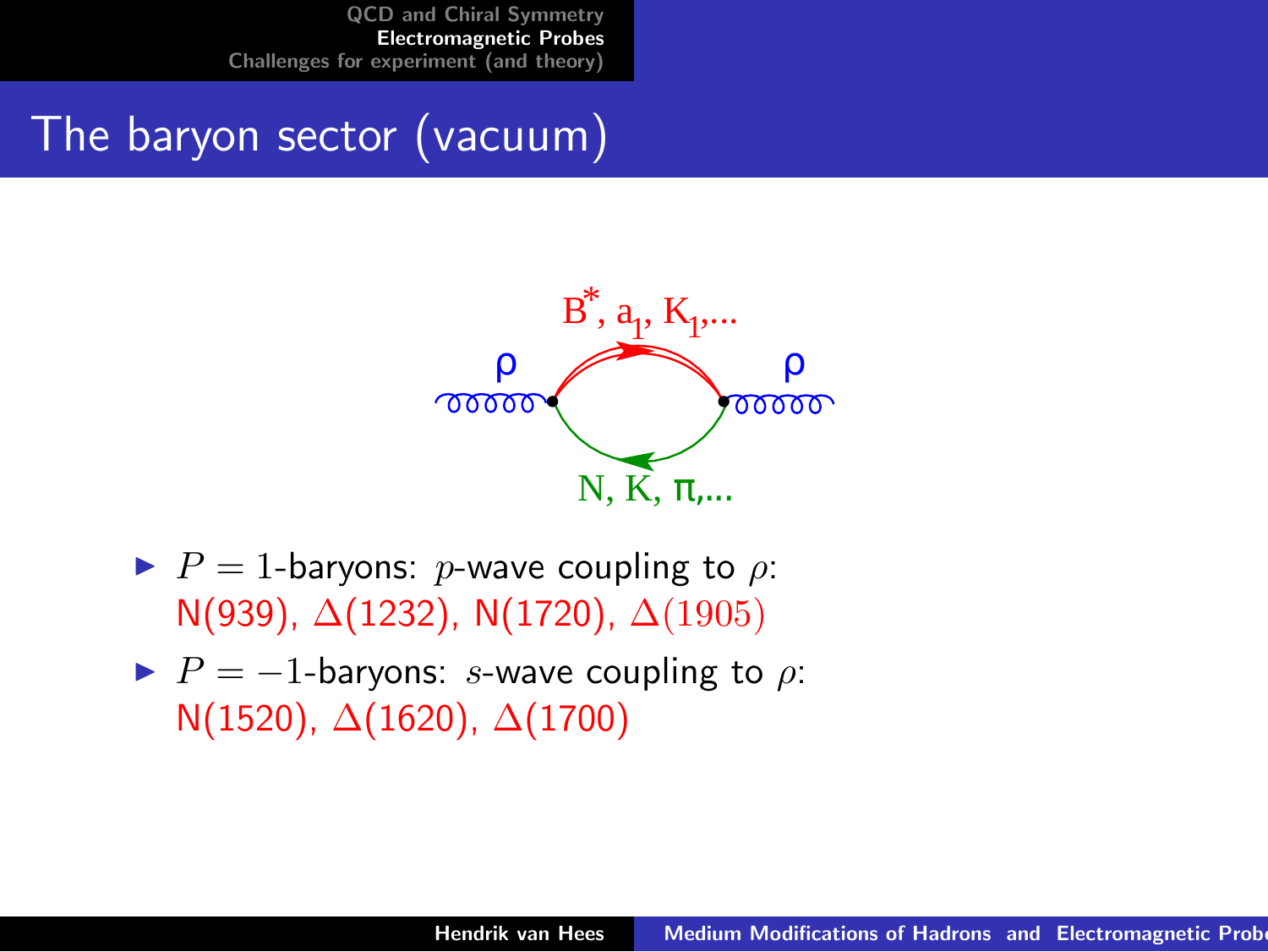#### Photoabsorption on nucleons and nuclei

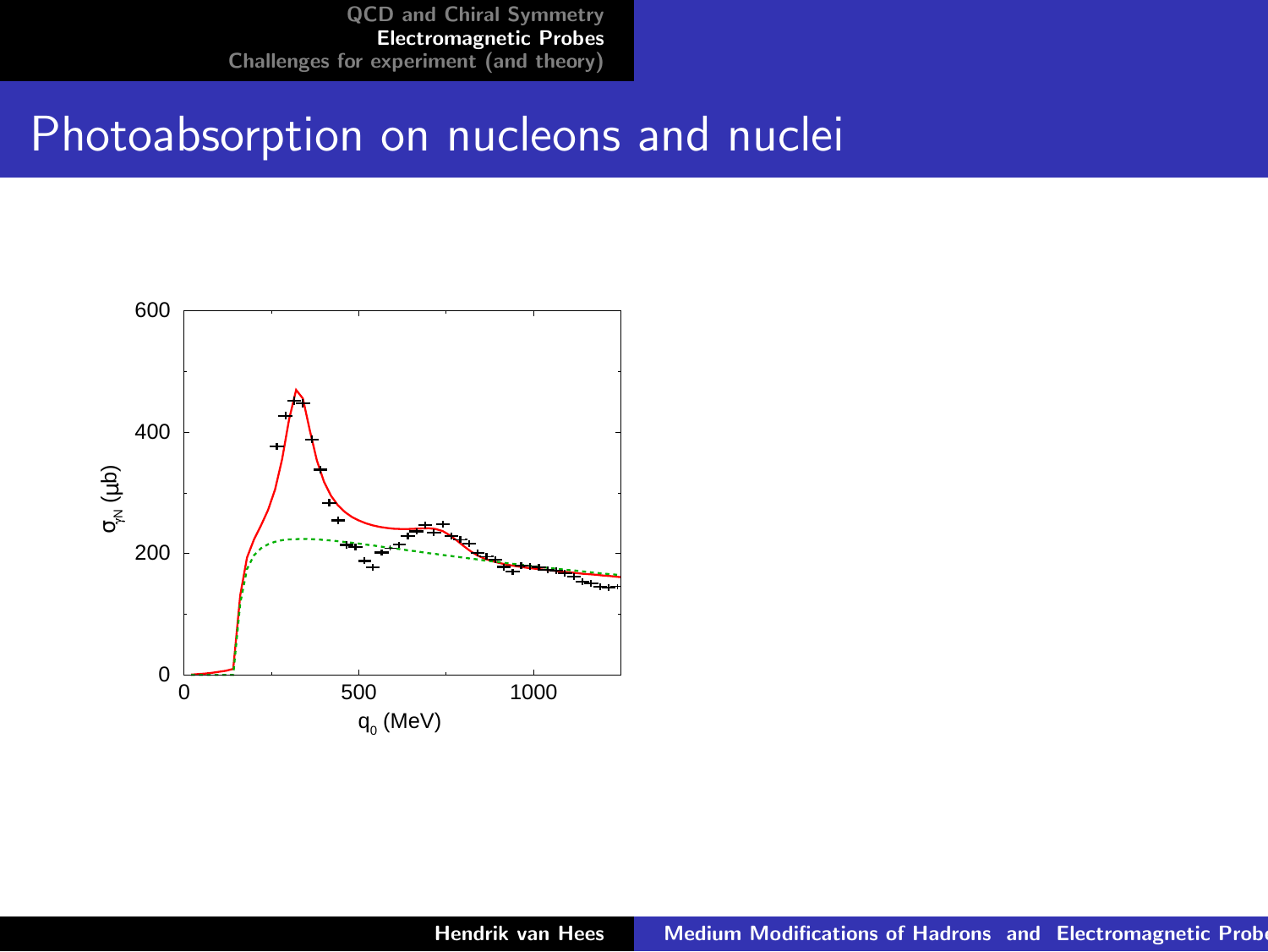#### Photoabsorption on nucleons and nuclei

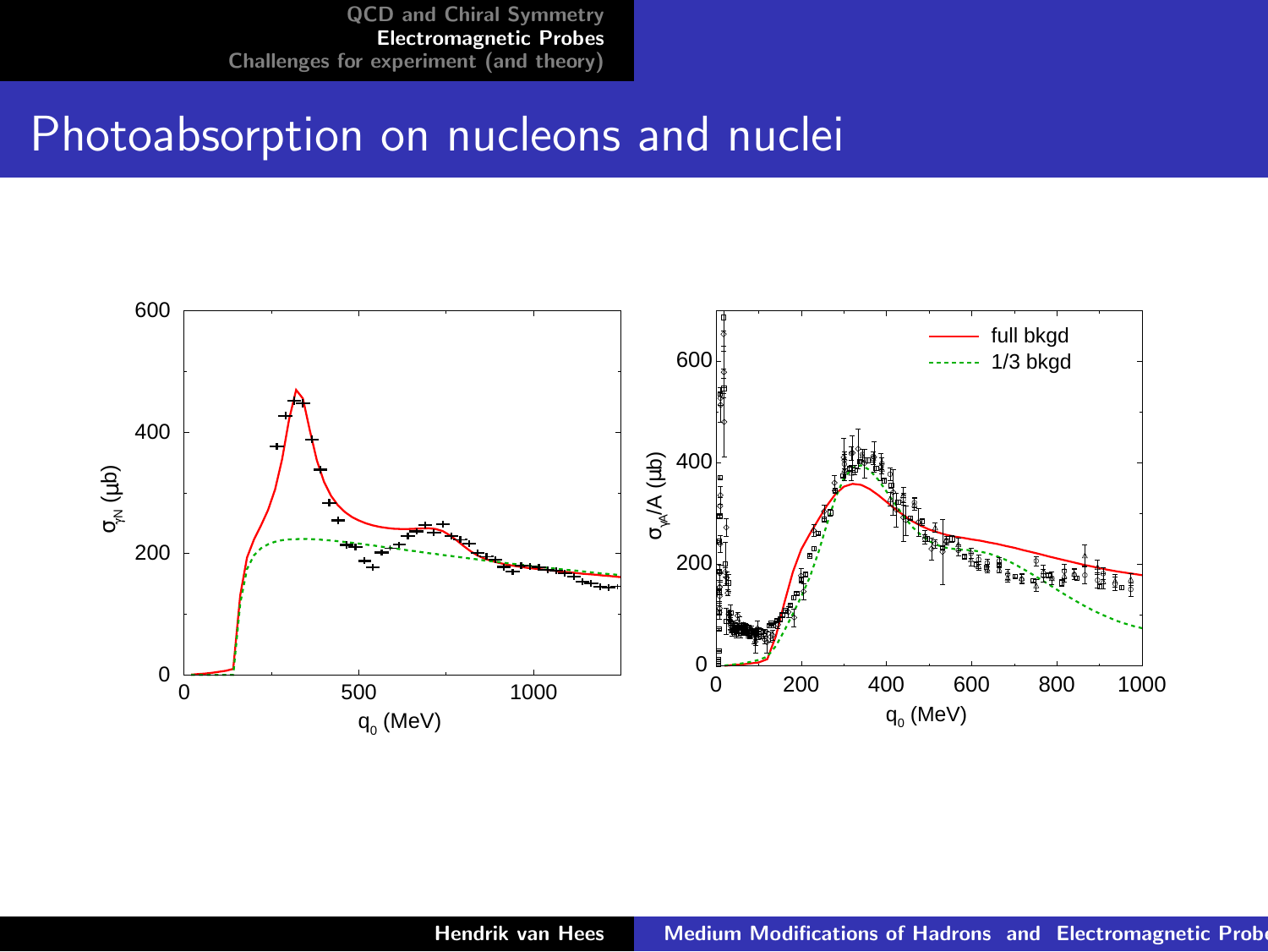## Dilepton rates: Hadron gas  $\leftrightarrow$  QGP



- $\blacktriangleright$  in-medium hadron gas matches with QGP
- $\triangleright$  similar results also for  $\gamma$  rates
- $\blacktriangleright$  "quark-hadron duality"?
- $\blacktriangleright$  does it work with chiral model?
- $\blacktriangleright$  hidden local symm. + baryons? [Harada, Yamawaki et al.]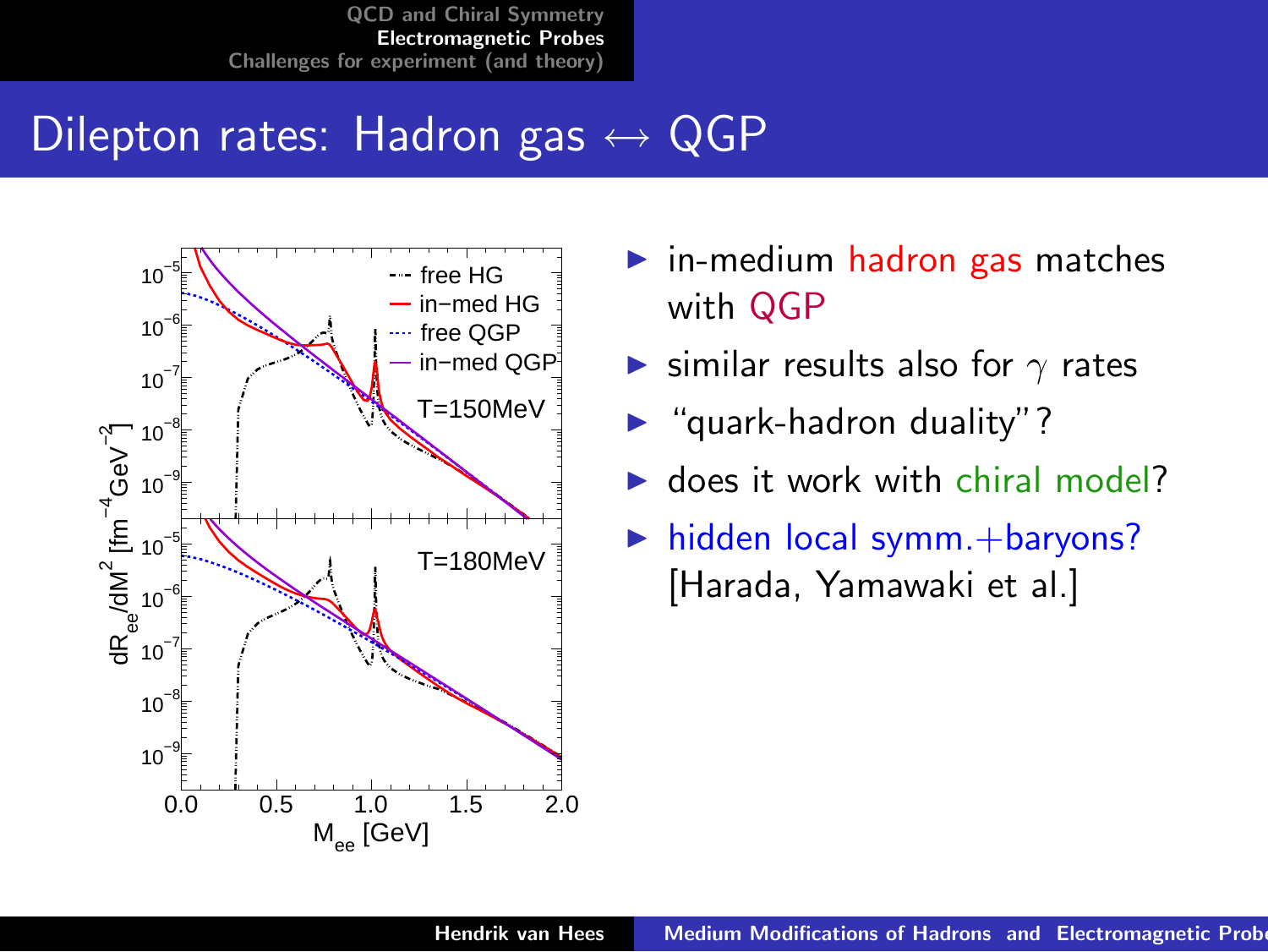#### Dilepton rates at SpS

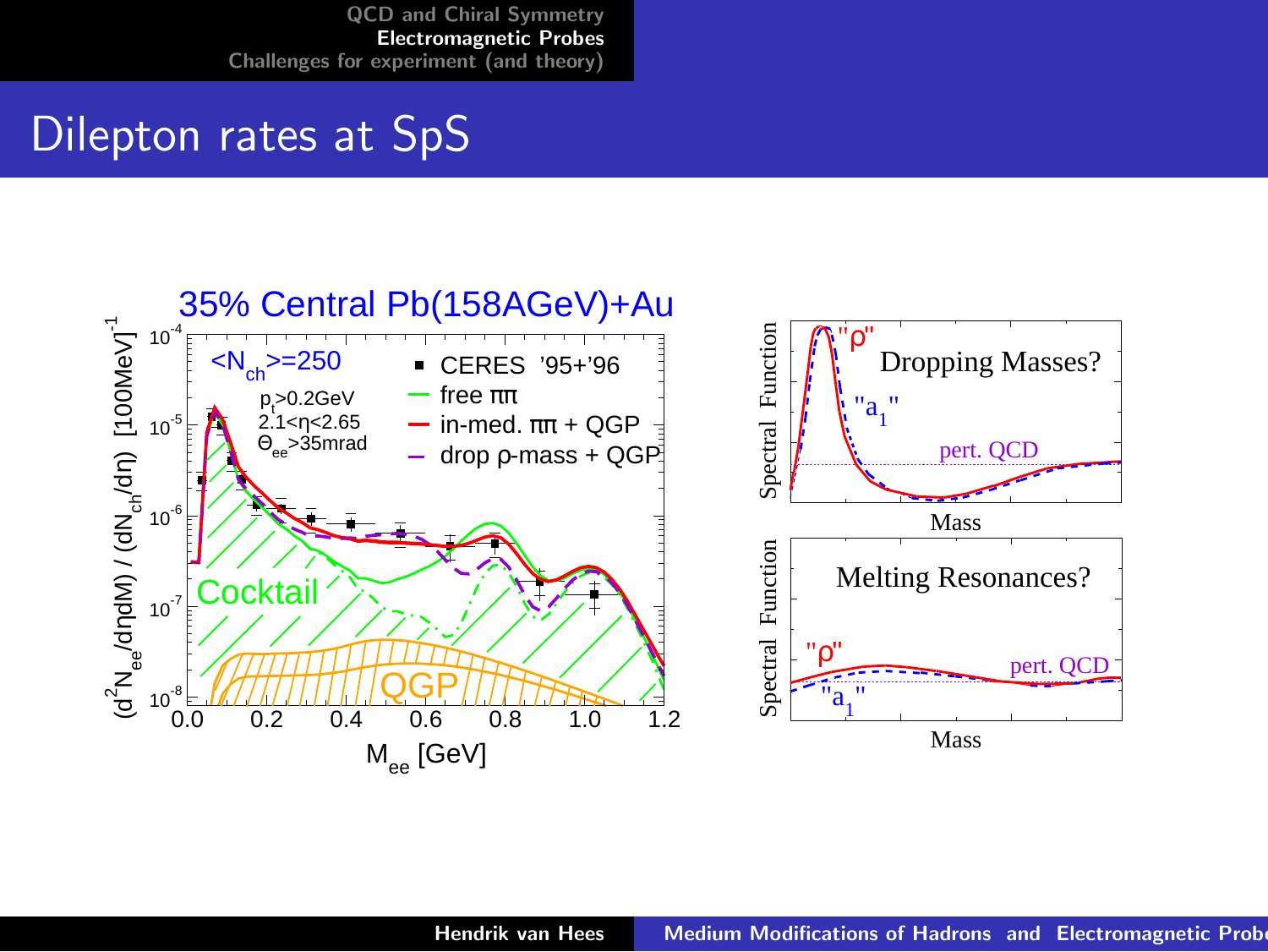## New NA60 Dimuon Data

intermediate mass range: Mixing of  $\Pi_V$  with  $\Pi_A$ (Dey, Eletsky, Ioffe '90)

$$
\Pi_V^{(T)} = (1 - \epsilon)\Pi_V + \epsilon \Pi_A, \quad \epsilon =
$$



$$
\epsilon = \frac{1}{2} \frac{\mathcal{T}_\pi(T,\mu_\pi)}{\mathcal{T}_\pi(T_c,0)} \propto \mathcal{D}
$$

- $\blacktriangleright$  Fireball model  $\Rightarrow$  time evolution
- $\blacktriangleright$  absolute normalization!
- $\blacktriangleright$  good overall agreement with data
- Sensitive to  $\omega$  and  $\phi$ !
- $\triangleright$   $\omega$ : similar model as for  $\rho$
- $\triangleright$   $\phi$ : less well known; width assumed  $\simeq 80$  MeV

Hendrik van Hees Medium Modifications of Hadrons and Electromagnetic Prob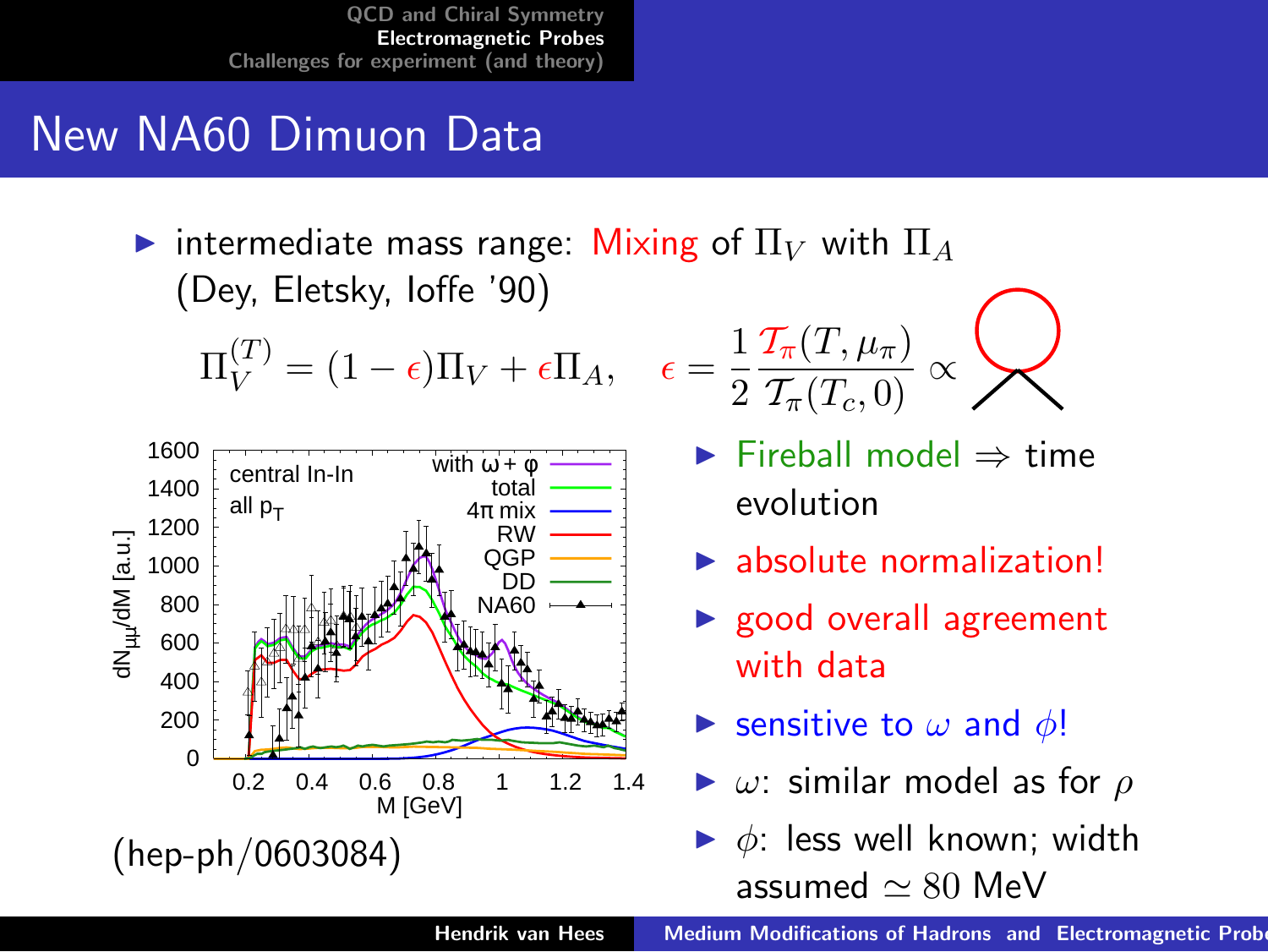- $\triangleright$  2π contributions+ $\rho B$  interactions from Rapp+Wambach '99
- intermediate mass range: Mixing of  $\Pi_V$  with  $\Pi_A$

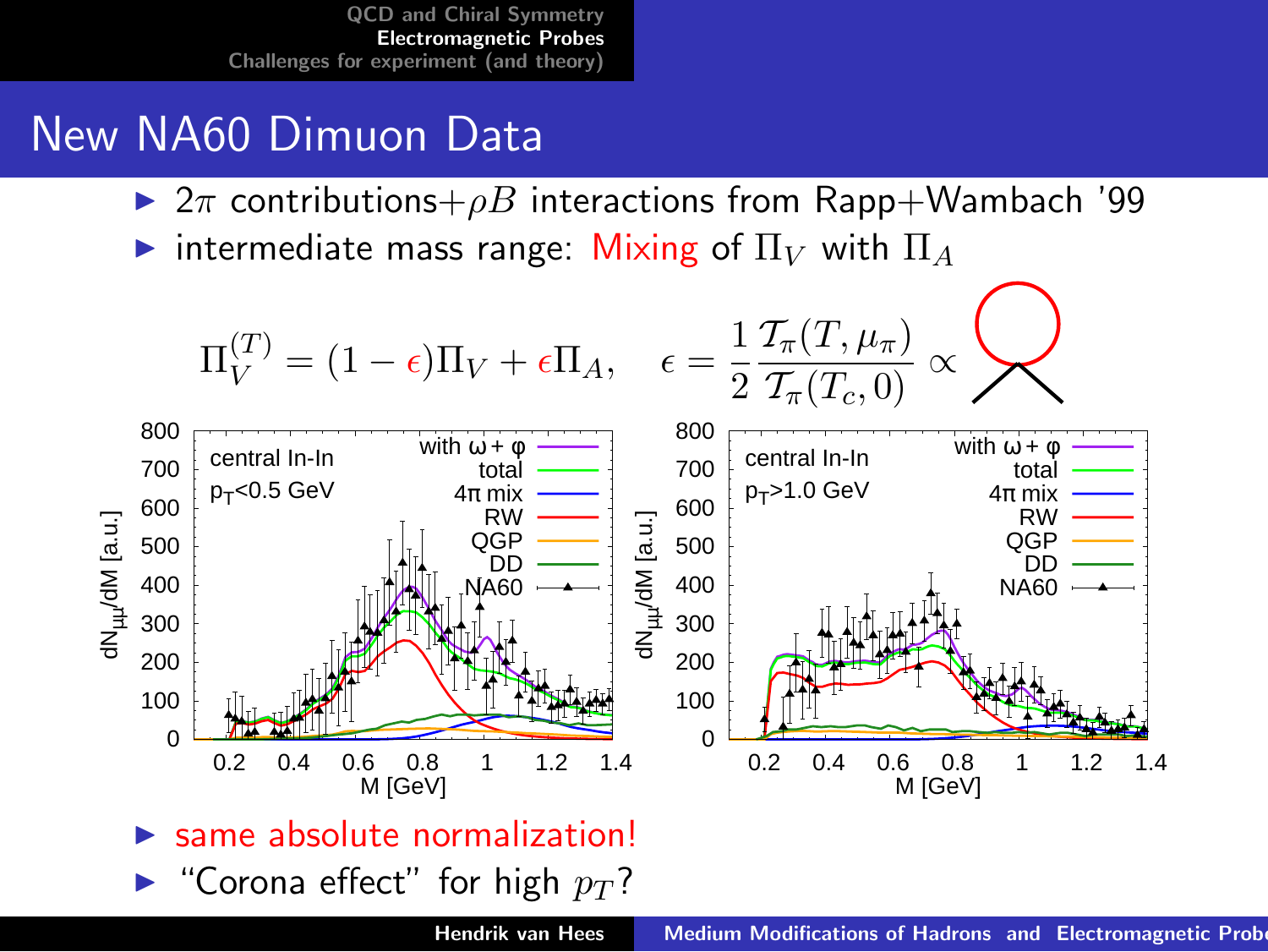- <sup>I</sup> Chiral reduction formalism (Steele, Yamagishi, Zahed '96)
- based on chiral symmetry and Veltman-Bell master equations
- $virial$  expansion  $\Leftrightarrow$  medium modifications from vacuum correlators (restricted to low  $\pi/B$  densities)

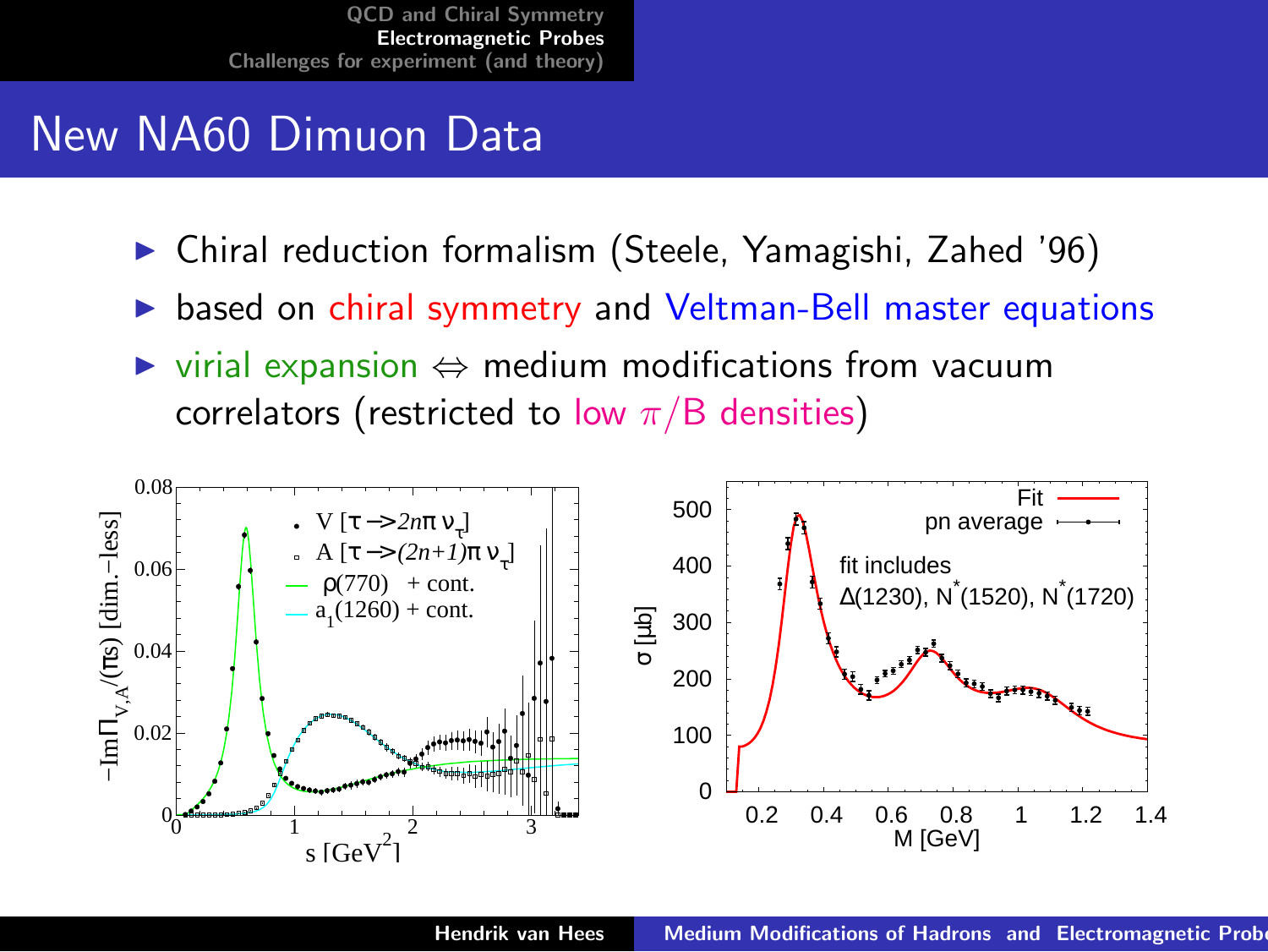

- $\triangleright$  underestimates medium effects on the  $\rho$ (due to low-density approximation? No broadening!)
- intermediate masses: mixing less pronounced
- $\blacktriangleright$  indication of chiral restoration?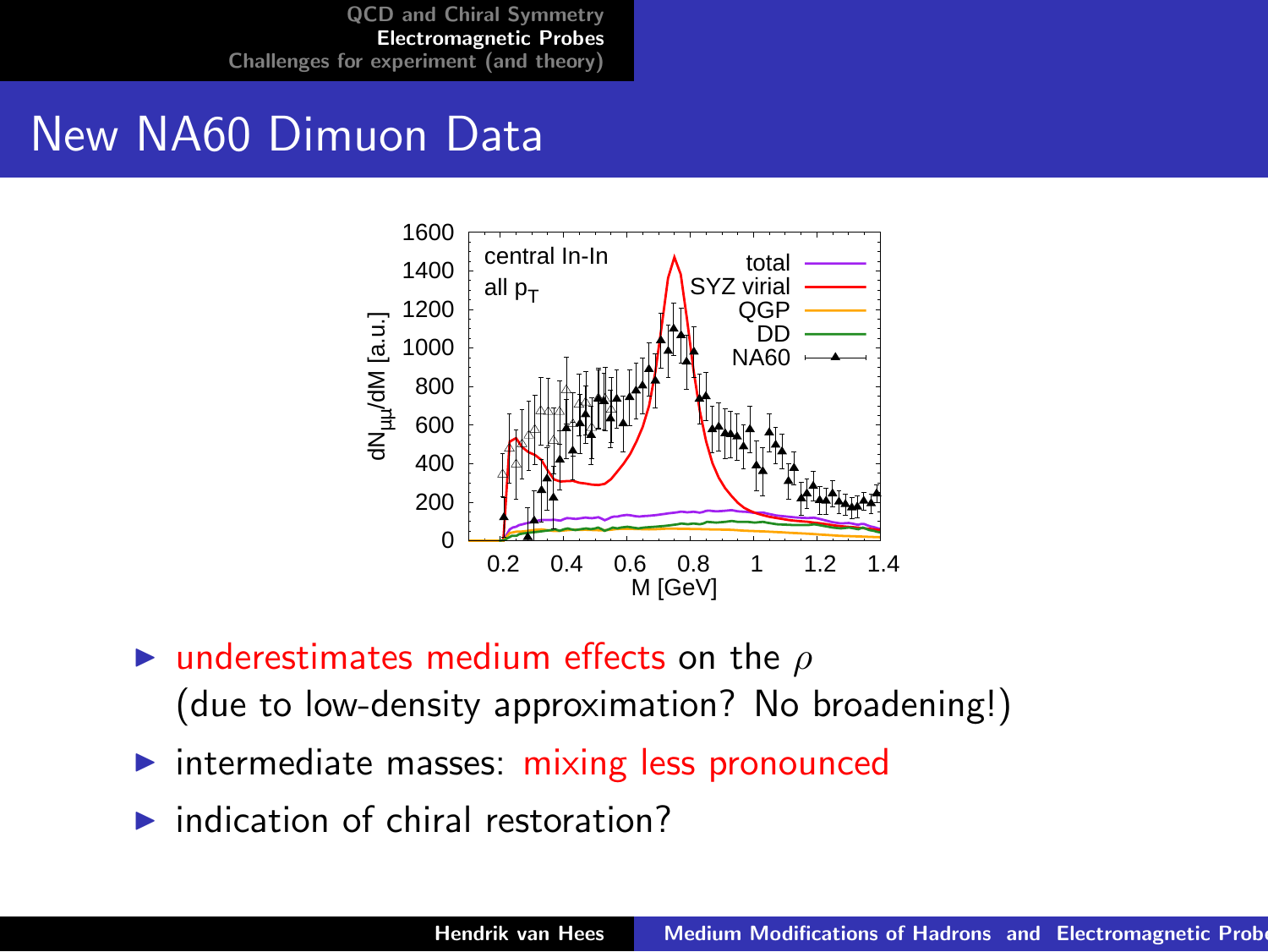

- $\blacktriangleright$  underestimates medium effects on the  $\rho$ (due to low-density approximation? No broadening!)
- intermediate masses: Less effect of mixing
- indication of chiral restoration?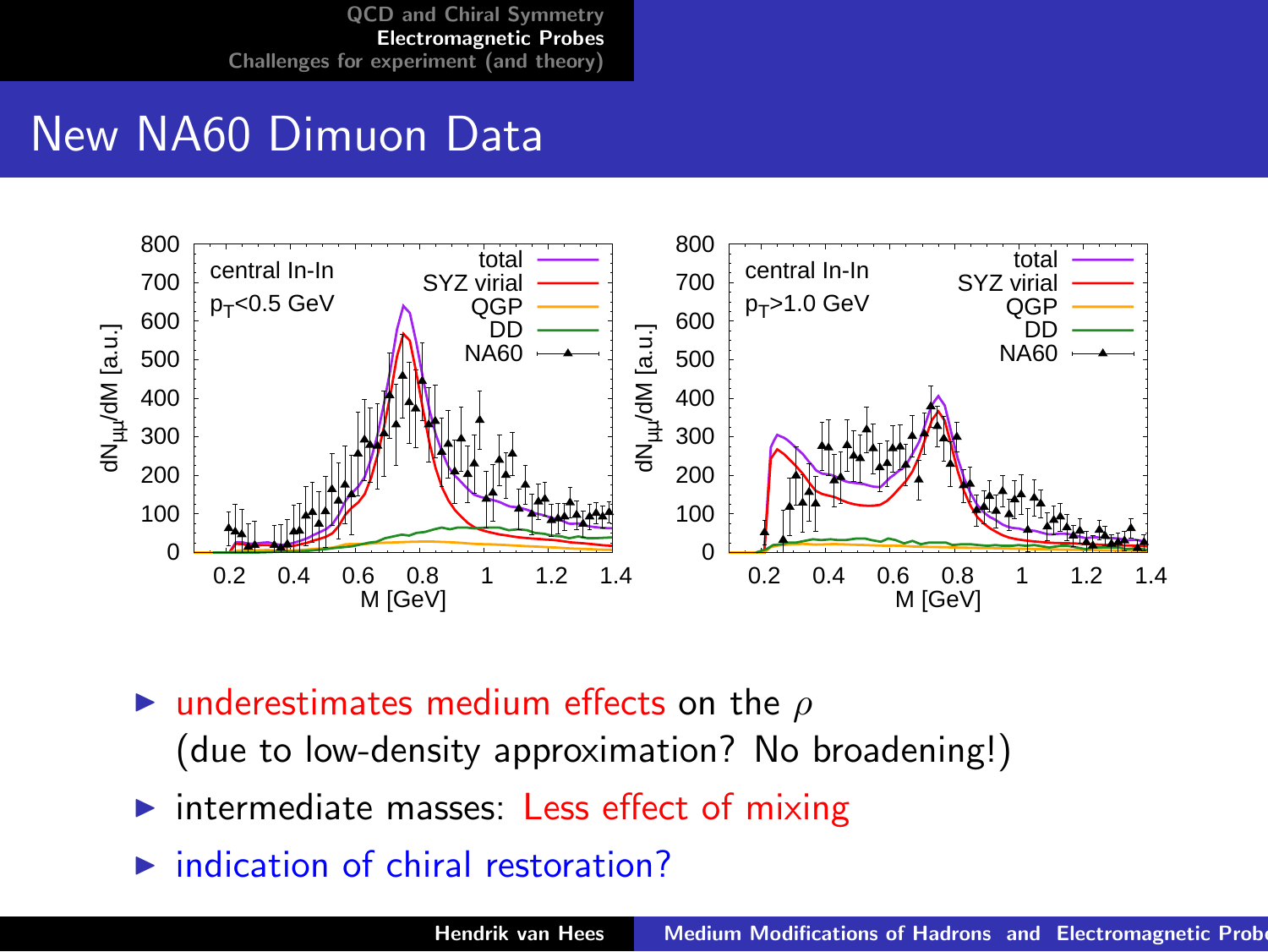#### New NA60 Dimuon Data (semicentral)

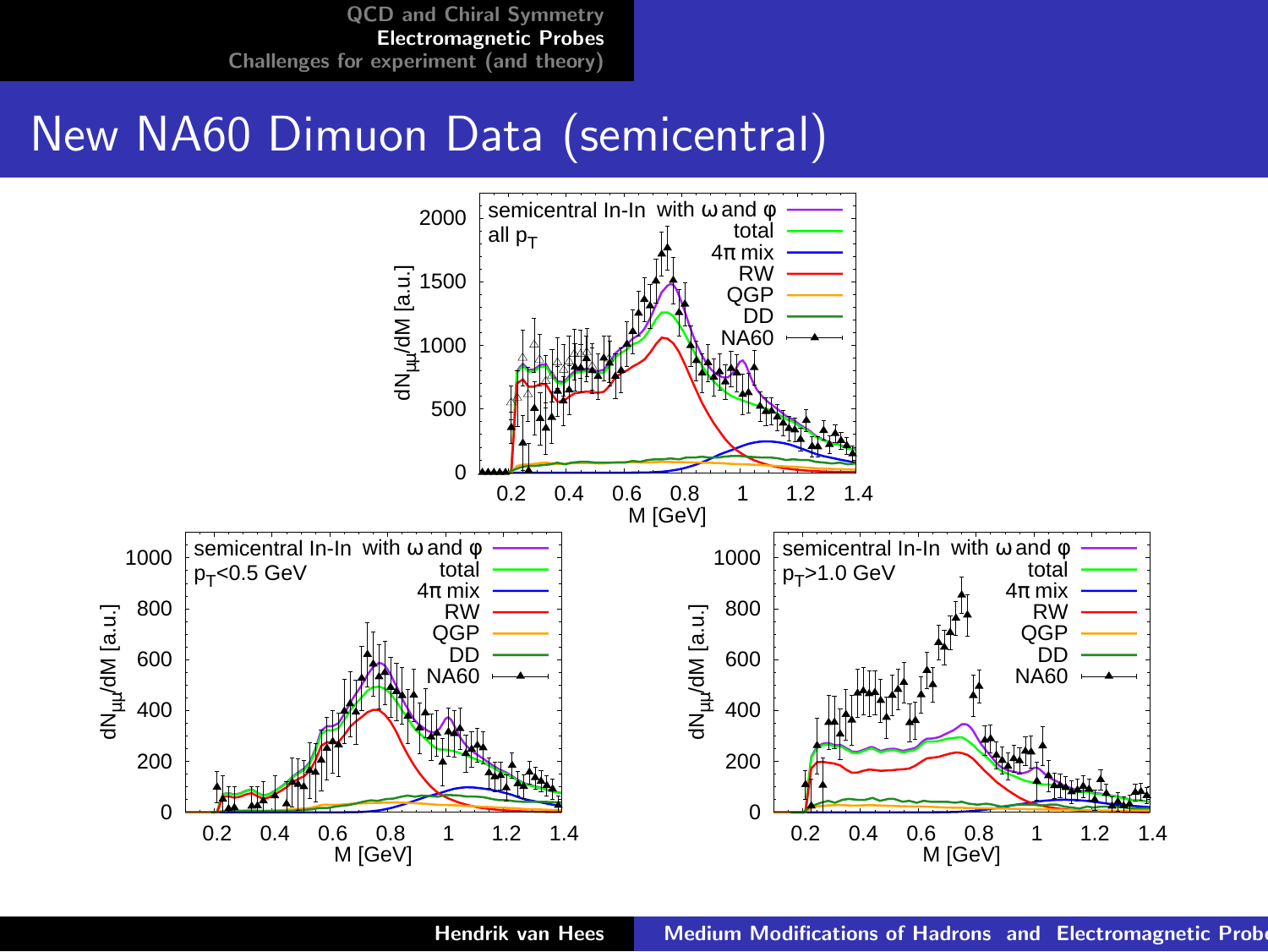# Challenges for Experiment

- $\triangleright$  Direct signature for chiral restoration: spectra for  $\rho$  and  $a_1$  mesons degenerate
- $\blacktriangleright$   $\pi^{\pm}\gamma$  invariant mass spectrum  $\leftrightarrow$   $a_1$  spectral function

<span id="page-35-0"></span>

| x           | $\Gamma_{X\to\pi\gamma[\textsf{MeV}]}$ |
|-------------|----------------------------------------|
| $a_1$       | 0.64                                   |
| $\rho$      | 0.07                                   |
| $\iota$     | only $\pi^0 \gamma$ !                  |
| $a_2$       | 0.3                                    |
| $\pi(1300)$ | 777                                    |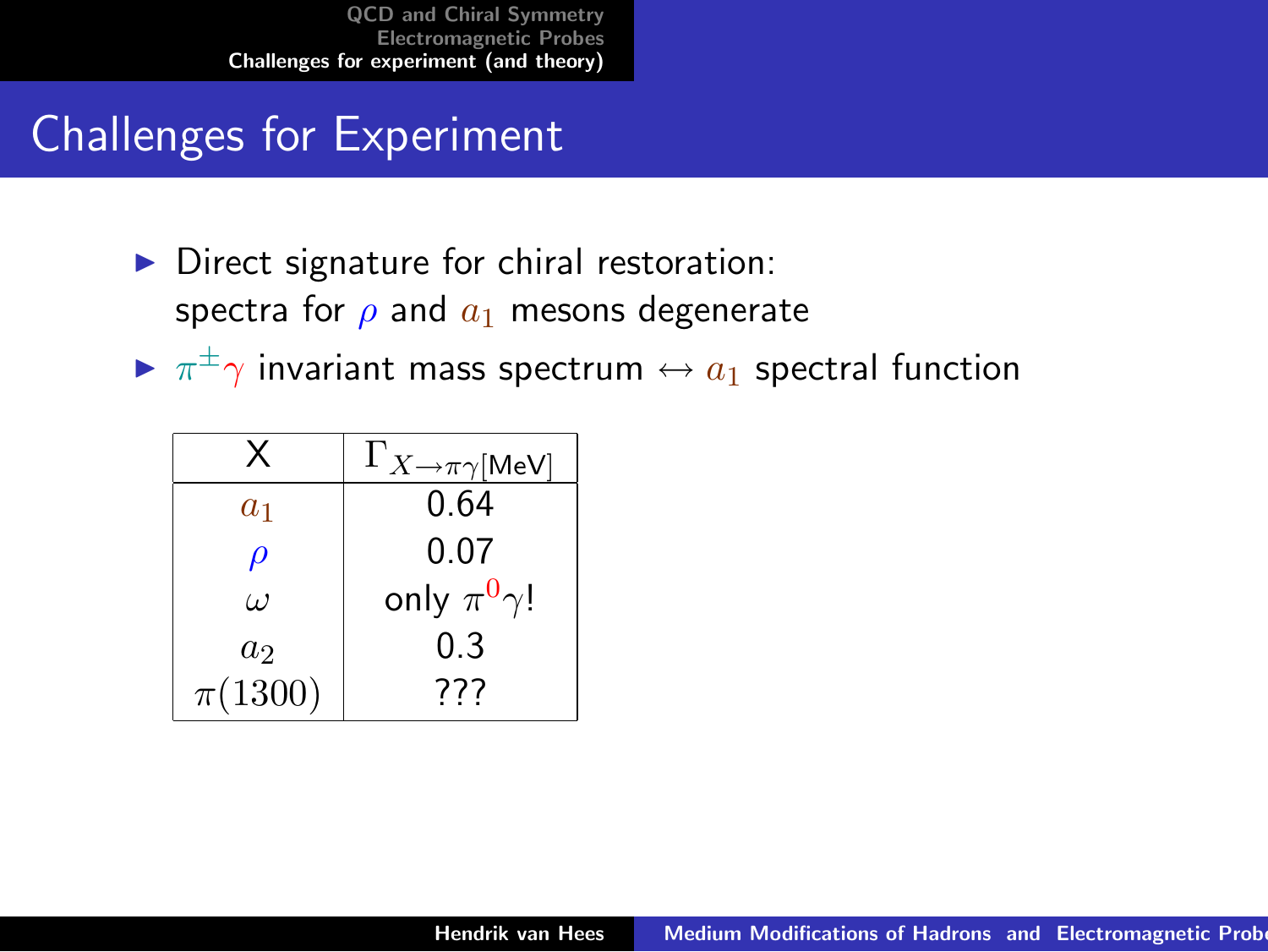# Challenges for Experiment

- Direct signature for chiral restoration: spectra for  $\rho$  and  $a_1$  mesons degenerate
- $\blacktriangleright$   $\pi^{\pm}\gamma$  invariant mass spectrum  $\leftrightarrow$   $a_1$  spectral function



 $\omega$ -spectral function from CBELSA/TAPS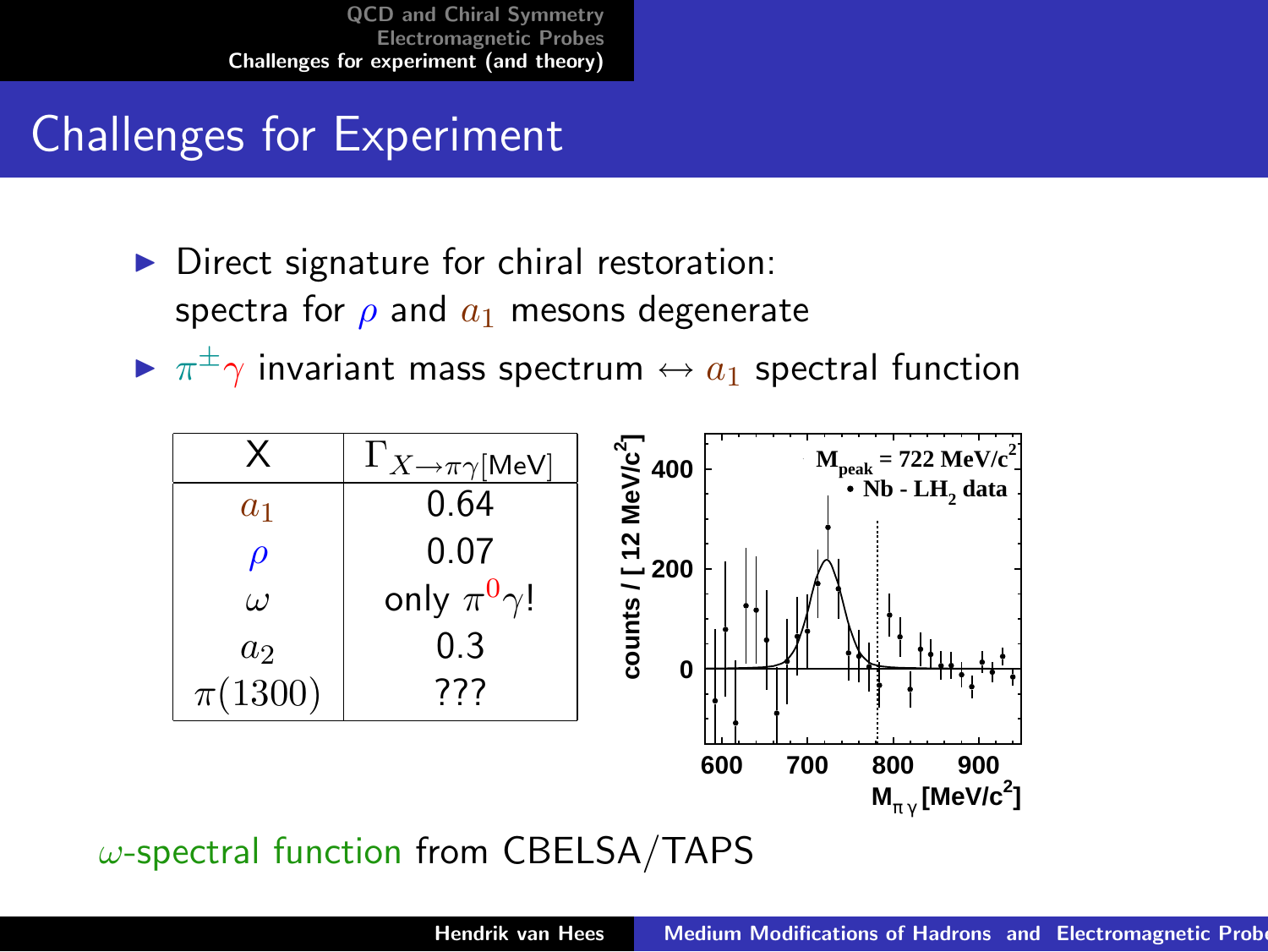# Challenges for Experiment



 $\triangleright \pi\pi \rightarrow \rho \rightarrow \pi\pi\gamma$  not enough to explain enhancement

 $\triangleright$  New development (Liu/Rapp work in progress):

 $\pi K \to K^* \to \pi K \gamma$ 

Consistency with dileptons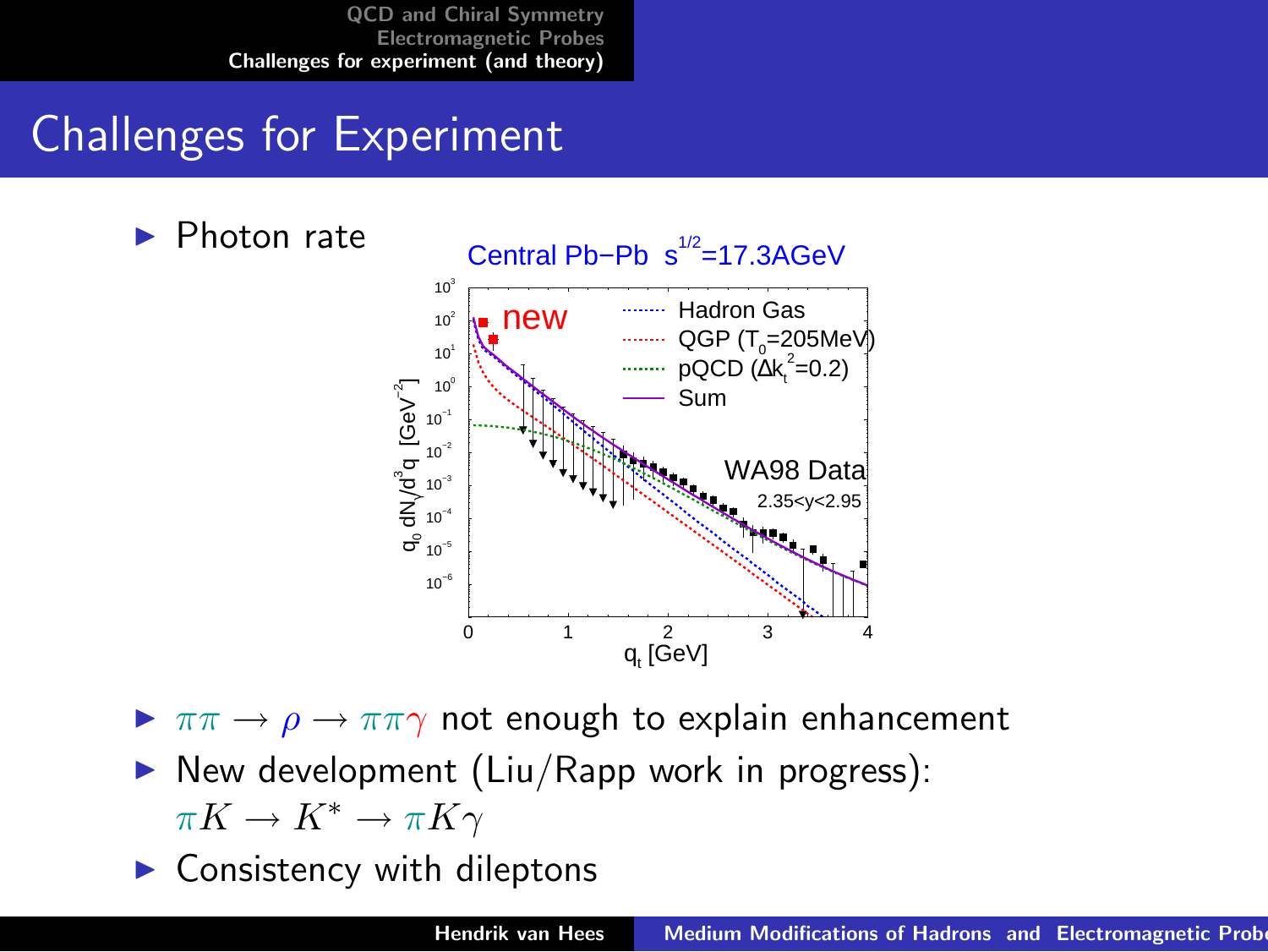# Challenges for Theory

#### $\triangleright$  Need a fully chiral model



 $\blacktriangleright$  How to treat (axial-) vector mesons (gauge model?)

 $\triangleright$  Approximation scheme for both dynamical properties (spectral functions) and thermodynamic bulk properties (phase diagram)?